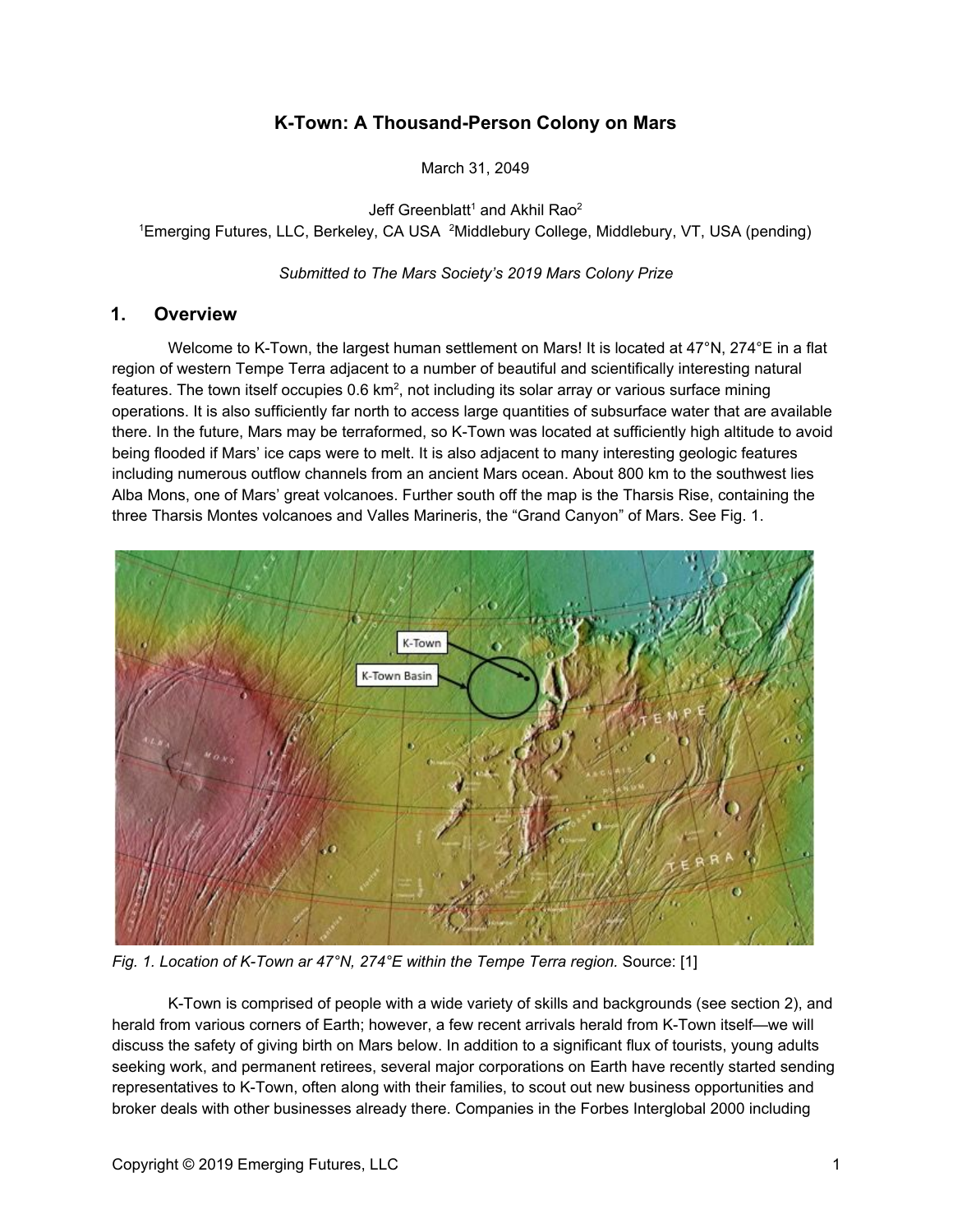Amgen (biotech), ArcelorMittal (metals), AT&T (communications), Bank of China (finance), BASF (chemicals), BHP Billiton (mining), Caterpillar (heavy equipment), Heidelberg Cement, Hilton Hotels, LabCorp (medical), LG (appliances), Microsoft (software), Mitsubishi Electric, Nestle (food processing) and Waste Management have recently opened small offices in the commercial sector of K-Town.

So named because it recently passed the 1,000-person population threshold, K-Town may have to change its name again in the future, as its population continues to grow at about 7.1% per Earth year ("E-year"), or 13.7% per Mars year ("M-year"). K-Town is also not the only settlement on Mars, but these other pockets of humanity can hardly be called "towns" at this point, as they only consist of a handful of people living in the most basic life support accommodations, and heavily dependent on both K-Town as well as Earth for their continued existence. Scientific outposts, mining operations, and a few tourist attractions are scattered across the globe, with some accessible by Hyperloop spurs that have been built at private expense to allow for efficient transport of people and goods. Other locations, such as Hellas Planitia Outpost or South Pole Station, are still too far away and can only be reached via suborbital rocket "hop," and residents of K-Town almost never see people from those locations, as they tend to fly directly to or from Earth. Nonetheless, a nearly-constant flux of ~100 people flow through K-Town each M-week (equal to eight Martian days or "sols"; see Timekeeping section for more information).

So while K-Town is certainly the largest settlement on Mars, it is not its only spaceport, and in principle any location with a spaceport and access to sufficient raw materials could grow into a K-Town or larger, given sufficient interest and investment. So why has K-Town flourished while others remain quiet backcountry outposts? Certainly K-Town has age on its side: it is one of the oldest settlements on Mars, celebrating its 10th M-year (19 E-years) this spring. But beyond longevity, its location, proximity to resources, aesthetic beauty (for the town IS beautiful; see below), wealth, government organization, investment opportunities, and culture all contribute to its success.

# **2. Demographics and physical organization**

## **2.1. Demographics**

People in K-Town come from all over Earth (and now, also, Mars), and as a result enjoy a high degree of ethnic and cultural diversity. While the official languages are English and Chinese, it is common to hear Spanish, French, Luxembourgish, Arabic, Russian, Japanese and Korean spoken as well. People who have lived in K-Town a long time tend to be conversant in several languages, and children in school must study at least two besides their native tongue.

In terms of population breakdown, K-Town is currently composed of 607 permanent residents and 393 visitors, with the latter consisting of 204 professionals (business, medical, scientific, etc.), 96 tourists, 44 spacecraft crew on furlough (see spaceport section for more details), 26 guests from other Martian settlements, and 23 visiting college students. In addition to the temporary visitors who arrive during every Hohmann transfer window (also known as a synodic period, equal to about 2.14 E-years or 1.14 M-years), K-Town recently welcomed 209 immigrants, 31 of which were spacecraft crew members planning to make Mars their permanent home. On the other end, roughly 5% of K-Town's population or ~50 people per synodic period opt to return to Earth due to financial, health, marital or other reasons, bringing the net immigration rate down to 159 per synodic cycle. Among colonists, there were five healthy births in the past M-year but, sadly, also seven deaths, making the net population growth rate slightly negative, though immigration far outweighs this trend.

In terms of composition by age, 50 are under 18 E-years, 874 are adults younger than 65 E-years, and 76 are seniors. Of working-age adults, 46 are college students between 18 and 24 E-years, though 50% leave to study on Earth, and are replaced by a similar number who come to K-Town to study in its unique environment. There is a small school for children in K-Town (supported by 10 teachers and staff), but due to the small size of the college-aged population, there is not a traditional college or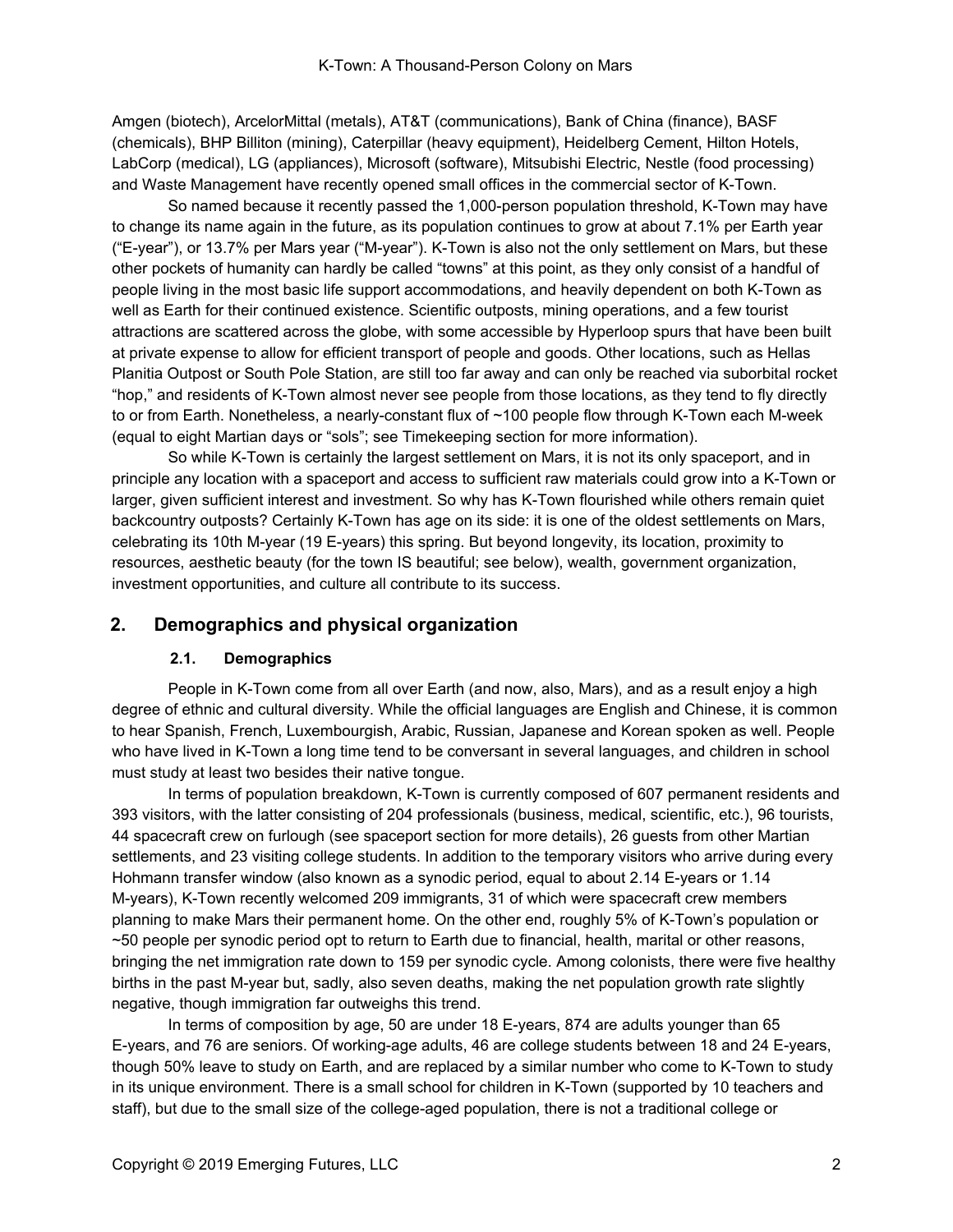university available. Instead, those who opt to spend their college years here learn all about the workings of its small society and many technological innovations, in a uniquely self-directed, independent study program, supported by five professors and three staff.

For the 96 tourists currently here, half stay in the single hotel in town, *The Cangwu* (named for the nearby crater and city in China), along with up to 52 other guests, and tended by 50 hotel staff. Everyone else, including remaining tourists, stay in either apartments or, if they're very wealthy, standalone homes. Other major types of employment in K-Town include medical care (90), food processing and restaurants (80), spaceport (55, though seasonally it grows to 88), government (48, including 18 in foreign embassies and 13 in the K-Town legislature), agriculture (40), manufacturing (39), tourism (27), arts & entertainment (25), maintenance (20), banking (17), scientific research (16), propellant plant operations (12), and astronauts/explorers (8). Another 86 are involved in other business activities of various kinds. The remaining 124 include non-working parents, furloughed spacecraft crew, wealthy individuals, retirees and the unemployed.

### **2.2. Physical layout**

K-Town is arranged as a set of semi-buried airtight structures providing radiation and micrometeorite protection for residents, while allowing ample interior space for multi-story buildings and open-air parks, gardens and fields. While built mainly of opaque materials, the curved roofs contain many large glass panels to allow for ample natural light and views of the breathtaking surrounding topography that is part of K-Town's unique appeal.



Fig. 2. Detail of K-Town central region showing parks, fields and buildings. Outer dimension is 500 m dia.

Fig. 2 shows the structures within the heart of K-Town. The centermost region contains several interconnected open spaces including a sanctuary, event stadium, multi-purpose fields, gardens, K-12 school, sports clubhouse, medical clinic, and multifaith temple. Two spaces (sanctuary and the larger multipurpose field) are enclosed by 200 m dia. domes, the largest pressurized structures currently in K-Town, representing the state-of-the-art in design. These domes are mainly composed of thick glass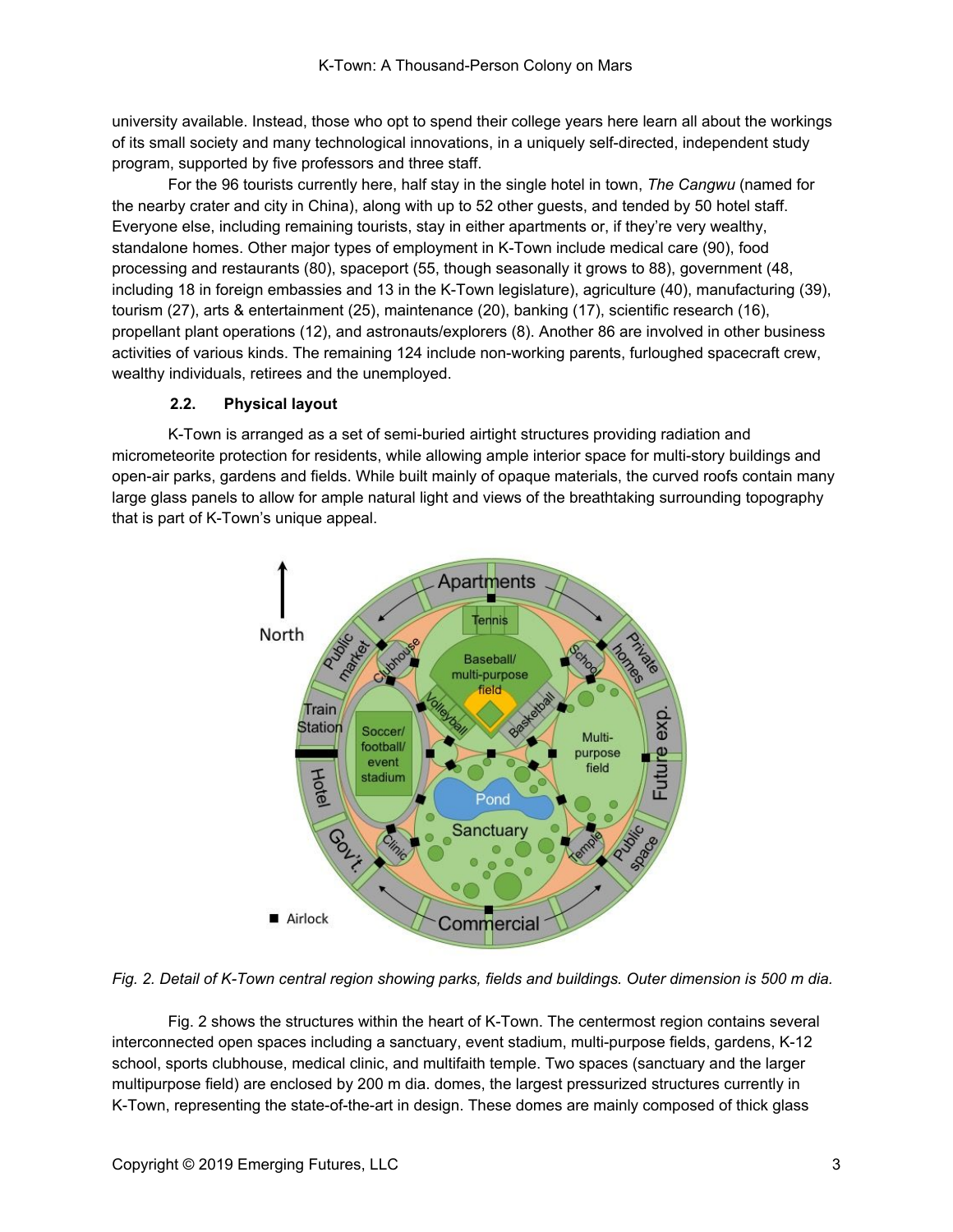supported by structural steel members. Other structures are enclosed by smaller circular or oval domes, and are interconnected via airlocks that are normally open but can be closed in emergencies. Within the central region are several unenclosed natural areas (indicated by orange in the diagram) in which artists have placed a number of rock, metal or glass sculptures that can be viewed from inside the domes.

Apartments are located in the northern quadrant, with a few private homes adjacent to the east. To the west of the apartments is a public market, which sits just adjacent to the train station on the other side. Just south of the train station is the *Cangwu* hotel, flanked on the opposite side by government buildings. These public facilities are also adjacent to the sports stadium just inside the central region to allow for easy access during events. Continuing around the ring to the south are four blocks of commercial buildings, housing offices and light industrial activities such as electronics repair, 3D printing of small parts, textile manufacturing, etc. The eastern quadrant houses a multi-purpose public space and two empty blocks reserved for future expansion. A rendering of the sanctuary dome is shown in Fig. 3.



*Fig. 3. Interior view of Central Park.* Source: [8] (used with permission).

Fig. 4. shows the full extent of K-Town, revealing large agricultural areas surrounding the urban ring. Seven access roads radiate from the central region providing access; the eighth direction (west) is occupied by the spaceport train line. The physical structures are similar to those in the urban area, but with smaller, 25 m dia. half-cylinder rings arranged concentrically out to a diameter of 1,000 m. (Only the inner 800 m is currently in use, with the unused areas reserved for agricultural expansion.) Rings are periodically interconnected to allow free passage of people and equipment. Coverings are mainly glass in order to minimize the use of artificial lighting and efficiently utilize the available area for production; during dust storms, however, such lighting is essential to maintain crop production. Although they have less radiation protection as a result, all aspects of farming are highly automated, limiting human radiation exposure. The sole non-agricultural structure in this region is the main hospital, located just inside the town boundary at its western edge, adjacent to the spaceport train line. It is located here to provide rapid emergency access from the spaceport; see further discussion in the Medical facilities section. A dedicated airlock at the hospital also allows access from outside the town in case of emergency.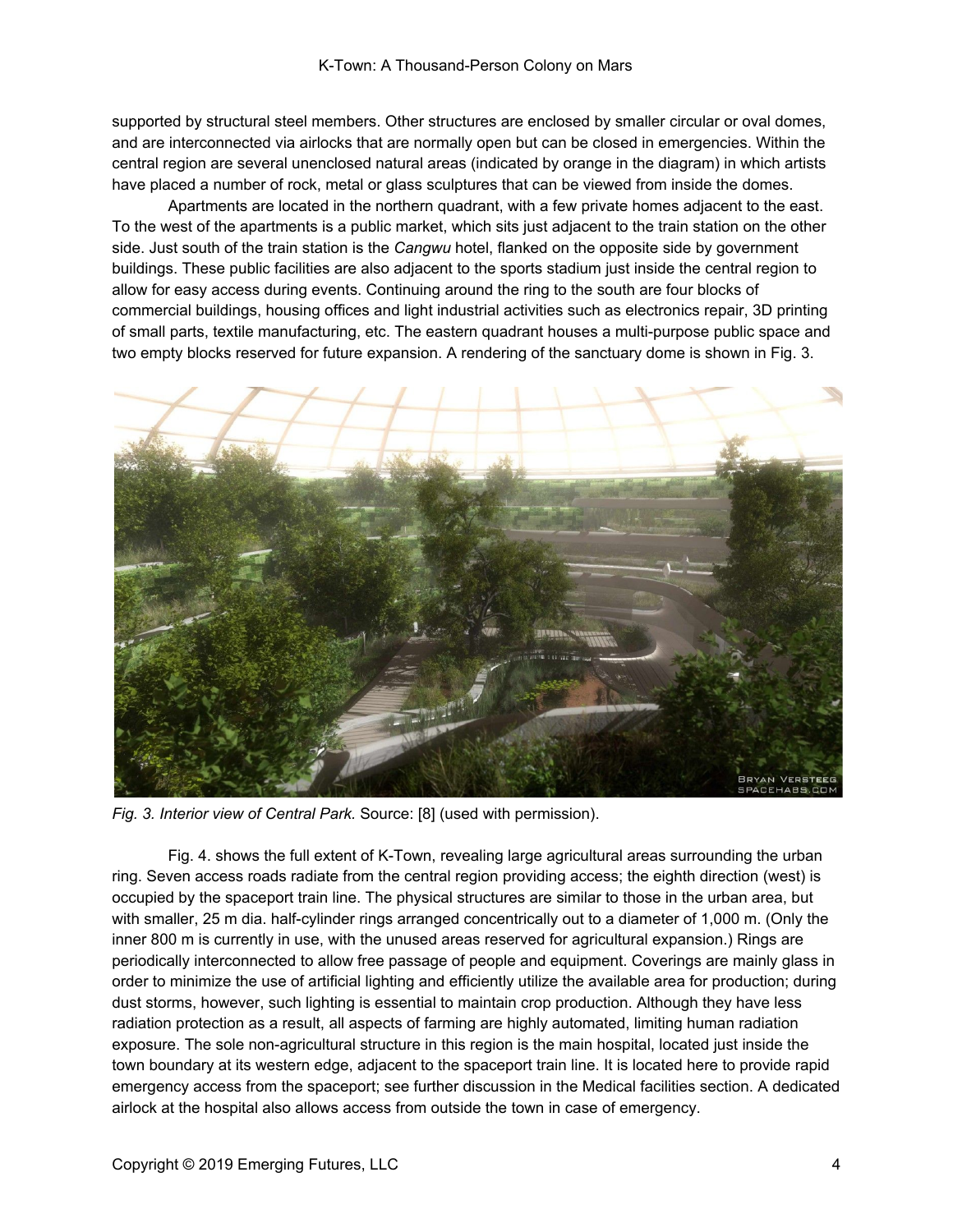

*Fig. 4. Map of K-Town and vicinity*

Large airlocks surround the town at the terminus of the seven access roads, separating the town from other facilities that are either too far away or present various hazards. Among those presenting hazards are livestock grazing areas, which must remain separated from the town air and water supply to prevent animal-to-human infection, as many human epidemics originate in animal populations [21]. For similar reasons, the town's water treatment plant is also isolated to prevent pathogens from entering the air supply. A different type of hazard presents itself in the form of industrial facilities, which are located  $\sim$ 2 km to the east through a connecting road to a series of individual airlocks at the entrance to each area. This isolation is mainly to prevent an explosion, toxic chemical release, or other mishap from affecting town infrastructure or its inhabitants. Similarly, the spaceport is located ~10 km away to the west, to provide ample area for wayward rockets to land without damaging K-Town or other critical facilities.

Finally, the central solar PV facility is accessed via  $a \sim 5$  km connecting road, and is mainly isolated due to its size and anticipated future needs. A final spare airlock is present for future expansion.

## **2.3. Medical facilities**

K-Town possesses two medical facilities: a world-class hospital staffed by 78 personnel (about double the typical number for a town of its size) located on the outer edge of K-Town nearest the spaceport train line, and a community health clinic staffed by 12 people that provides non-urgent care, mental health, acupuncture, chiropractic, optician, dentistry and veterinary services, and is located in the central region. Because the unique environment of Mars presents many first-of-its-kind research opportunities, about one-third of the hospital staff are engaged in full-time medical research, studying myriad effects ranging from the impacts of reduced gravity on bone-setting to the epigenetics of lactose intolerance among K-Town's population.

Fifteen staff, including three pilots, are on rotating shifts to operate up to three round-the-clock, rapid-response medical shuttles with the capability of reaching anywhere on the Martian surface within 100 min. via suborbital flight. Each shuttle is equipped with a surface rover to provide access in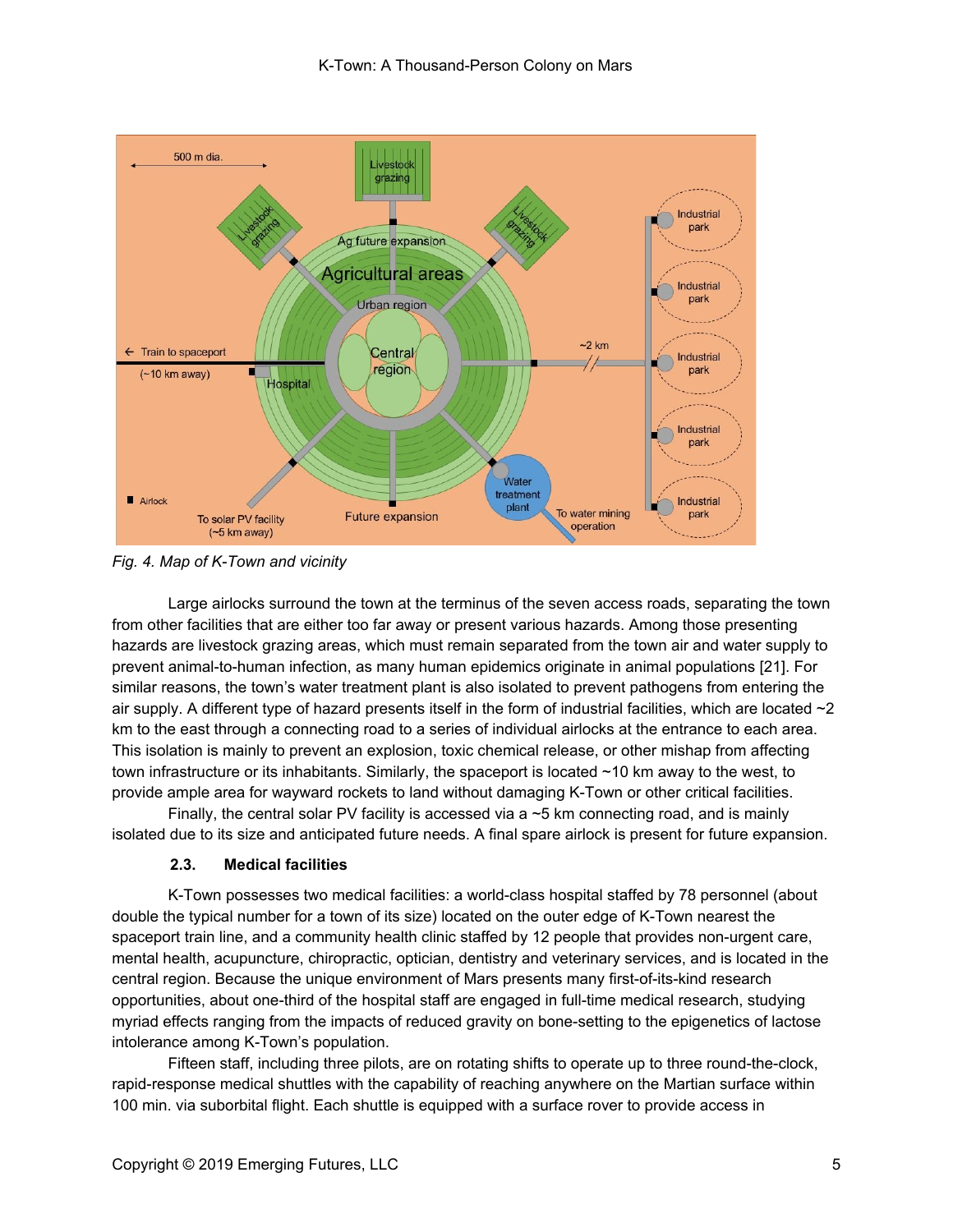treacherous terrain, an inflatable field hospital if urgent care is required, and sufficient food, water, oxygen and medical supplies to support 10 people for up to four weeks if necessary. The shuttles operate out of the K-Town spaceport, with an emergency express train link (that overrides regular traffic) to transfer patients to the main hospital.

There is still some concern over the health of fetuses and young children in the reduced gravity environment on Mars. While research continues on rotating space stations with artificial gravity around Earth, medical authorities recommend that pregnancy, at least, take place in full Earth gravity to avoid developmental problems. Most parents thus avoid having children on Mars, but for the few pregnancies that do occur, there is a small centrifuge facility located within the main hospital that allows a woman to spend nearly her entire pregnancy at 1 g, though the experience can be isolating. As an alternative, the *Kubrick* research and tourist station currently under construction in Mars orbit will provide artificial gravity conditions ranging from micro-g to 1.5 g, and women will soon have the option of residing on this station with their partner(s) and families throughout their entire pregnancy, and for as long after birth as desired.

### **2.4. Plans for future expansion**

K-Town's population is currently expanding by about 14% per M-year, so it needs to build 80 new dwelling units (assuming an average occupancy of two people) every synodic period, along with additional commercial, agricultural, manufacturing, power and other facilities. Within 10 M-years, K-Town expects to grow to ~4,000 people, at which point its planned urban area and overall footprint will reach capacity. Assuming growth continues at this rate, population will expand within 30 M-years to almost 50,000, and within 54 M-years (102 E-years) K-Town will be renamed M-City as it surpasses 1 million.

For these reasons, the design of K-Town is highly modular, so that multiple "copies" of the basic layout can be replicated across the K-Town Basin (an ellipse of approximately 225 km x 190 km, or 33,600 km<sup>2</sup>, about 38% of the area of Greater Los Angeles [2]). While each K-Town "module" is designed to feature a large open space in its center, part of the M-City Master Plan is to build a huge, enclosed forested park in the center of K-Town Basin occupying ~1% of its total area or ~30,000 hectares—roughly the size of Arches National Park in Utah [3]. This park will serve as a wildlife preserve as well as "outdoor" recreation area for residents weary of living for many years in sealed and often claustrophobic spaces.

# **3. Major industrial activities**

## **3.1. Overview**

Physical flows of materials in K-Town are nearly closed-loop, as making things completely closed would require exorbitant amounts of time and/or energy to achieve. Designs strive for ≥95% reuse of materials, and reuse rates are expected to improve over time as technologies mature. K-Town and other space settlements will form an important proving ground for completely closed life support systems that will be required when the first interstellar starships are launched to Alpha Centauri in the next century.

While K-Town engineers understand the flows of energy and materials in their own systems very well, an overall picture requires a computer model called ASTER (Analysis of Space Technologies, Economics and Resources) [11] to provide estimates of the total flows of critical resources and energy throughout K-Town, its surrounding operations, and trading partners. In what follows here, ASTER has been used to generate these estimates, which help to set the scale of primary mining activities, water treatment, power plant, greenhouse operations, and other key activities. A summary of the major energy and material flows of interest, broken down by consumption type, is shown in Table 1.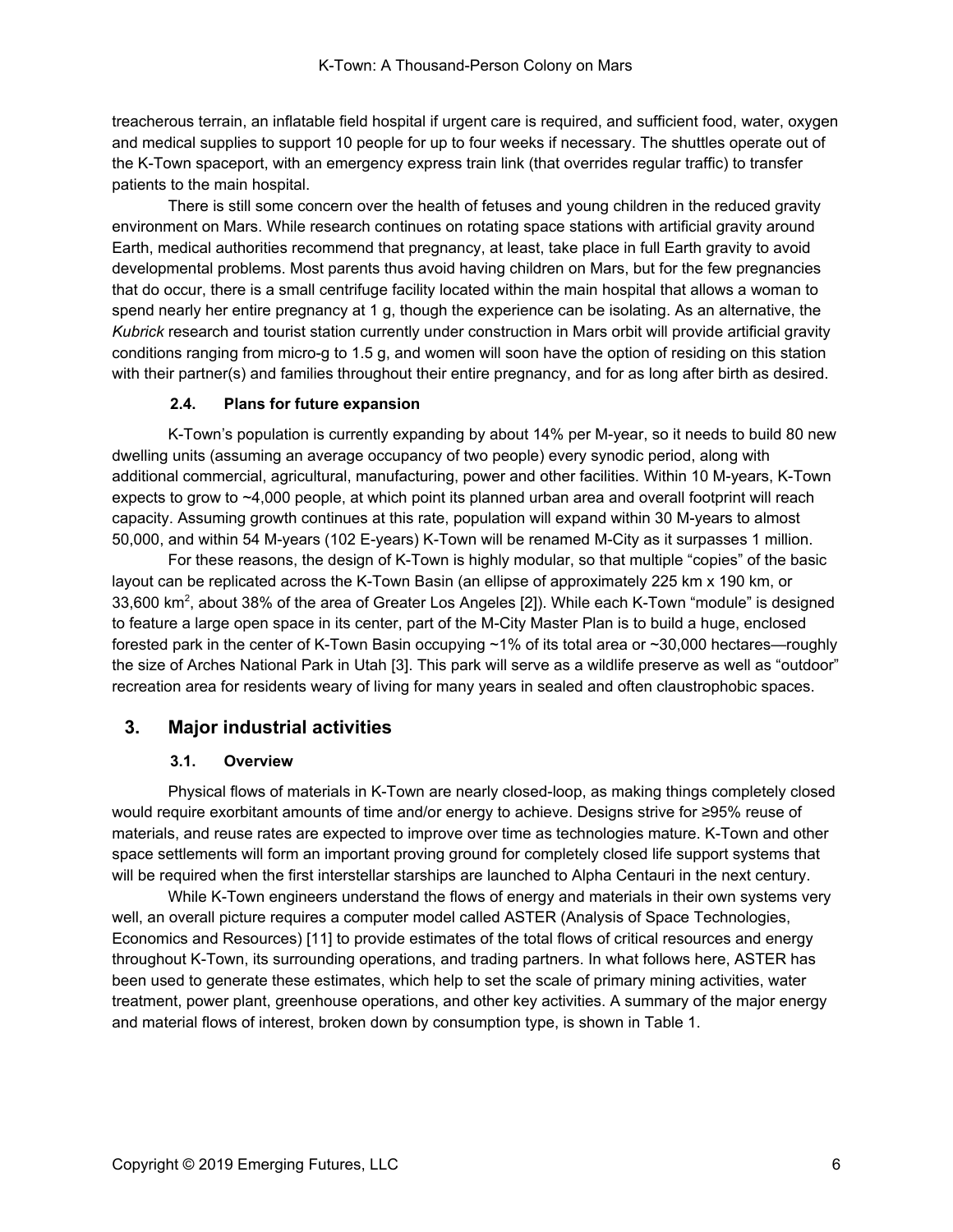|                   |               |              | Fraction of total consumed |                     |            |                   |                 |  |
|-------------------|---------------|--------------|----------------------------|---------------------|------------|-------------------|-----------------|--|
|                   | Total         |              |                            |                     |            | Other             |                 |  |
| <u>Quantity</u>   | <u>output</u> | <b>Units</b> | Urban                      | <b>Agricultural</b> | Propellant | <u>industrial</u> | <b>Exported</b> |  |
| Water             | 88            | kg/s         | 8.05%                      | 35.83%              | 21.68%     | 34.37%            | 0.08%           |  |
| Food (dry basis)  | 0.068         | kg/s         | 30.57%                     | 35.80%              | $0.00\%$   | 3.36%             | 30.27%          |  |
| Fiber (dry basis) | 0.0032        | kg/s         | 49.52%                     | 0.00%               | $0.00\%$   | 1.46%             | 49.02%          |  |
| CO <sub>2</sub>   | 21.5          | kg/s         | $0.00\%$                   | 0.85%               | 97.31%     | 1.84%             | $0.00\%$        |  |
| $N2 + Ar$         | 0.96          | kg/s         | 4.05%                      | $0.00\%$            | $0.00\%$   | 55.83%            | 40.12%          |  |
| CH <sub>4</sub>   | 7.63          | kg/s         | $0.00\%$                   | $0.00\%$            | 85.23%     | 8.60%             | 6.17%           |  |
| O <sub>2</sub>    | 30.5          | kg/s         | 0.03%                      | 0.05%               | 76.34%     | 17.73%            | 5.84%           |  |
| <b>Steel</b>      | 0.88          | kg/s         | 7.70%                      | 0.77%               | 2.36%      | 78.50%            | 10.67%          |  |
| Concrete          | 3.00          | kg/s         | 22.69%                     | 44.83%              | 0.08%      | 32.40%            | $0.00\%$        |  |
| Glass             | 2.41          | kg/s         | 86.72%                     | 4.33%               | $0.00\%$   | 8.95%             | 0.00%           |  |
| Regolith          | 283           | kg/s         | 0.54%                      | 0.31%               | $0.00\%$   | 99.15%            | $0.00\%$        |  |
| Electricity       | 1,000         | <b>MW</b>    | 0.12%                      | 6.36%               | 49.03%     | 44.48%            | $0.00\%$        |  |

*Table 1. Major flows of energy and materials within K-Town, broken down by consumption type*

# **3.2. Regolith mining**

Raw regolith is mined in a joint venture of K-Town Water Co., K-Town Concrete and Gravel Co., Mars Silicon Manufacturing Co. (who supplies silicon to Self-Reliant Photovoltaics, LLC), ClearView Glass, Inc., Red Planet Metals Ltd., and Interplanetary Resources, LLC, which primarily mines gold and platinum group metals (PGMs). All these companies share in the cost of mining, and then each extract their portion of beneficiated regolith to produce the materials they need. Nothing is discarded, as the tailings from the silicon, glass and metal processing operations are used as additives in concrete and gravel products. Interplanetary Resources operates a dedicated PGM mine about 50 km the southeast of K-Town where an enriched deposit was discovered two M-years ago, and now produces 15 t/M-yr (see Exports section). Elements produced as byproducts from other processes, such as chromium, vanadium, nickel, cobalt and copper, are used as additives to make high-quality metal alloys, glasses and ceramics.

Primary regolith mining is accomplished through a combination of downscaled Earth surface mining shovels [28] and trucks [29], suitably modified to operate on CH<sub>4</sub>/O<sub>2</sub> fuel cells, and chemical explosives. Because of the large quantities of material involved, the extremely small (50 kg) robotic mining rovers [30] used in K-Town's early years have been replaced with heavy-duty teleoperated or directly human-driven machinery. A fleet of two shovels (15 t) and 13 trucks (5.5 t each) collectively move 290 kg/s (1,800,000 t/M-yr.) of regolith while consuming 4,400 t/M-yr. of compressed CH<sub>4</sub> and O<sub>2</sub> propellant. Raw regolith is transported to the industrial area where it is processed through a series of interdependent steps, described below.

## **3.3. Water, oxygen and propellant**

Each human requires 12 kg of water and 0.84 kg of oxygen daily for sustenance and hygiene in K-Town. In addition, these supplies are needed for livestock and growing plants. About 40 kg/s of dirty water is treated in a sophisticated chemical-biological hybrid reactor that produces potable water with a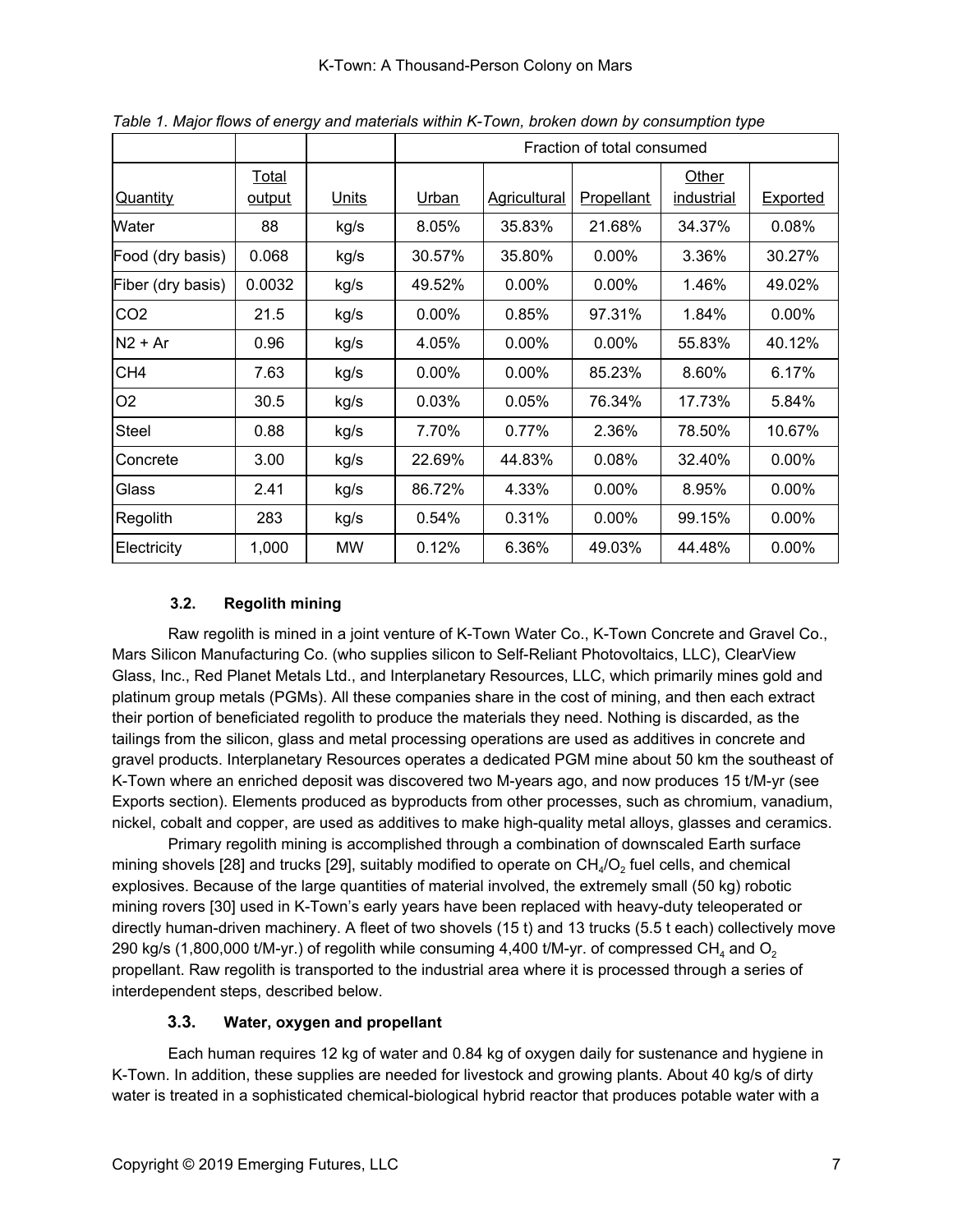95% overall recovery rate. The makeup water requirements would be modest, except that an additional 18 kg/s is needed (along with 19 kg/s of CO<sub>2</sub> from the Martian atmosphere) to produce propellant, mainly for spacecraft. Since combustion products from spacecraft propellant cannot be recovered in space, mining must occur to continually replace them.

K-Town is located at 47 °N where frozen ground water is more abundant than in equatorial regions. The K-Town Water Co. (a collective owned by all citizens) estimate that 8% of the surface regolith by mass is water. Initially, water was extracted merely by placing airtight domes over the surface and applying heat to the subsurface regolith [10], but as this surface water was depleted and more regolith was also required for other industrial processes, the approach shifted to wholesale surface mining, whereby deposits are first fractured into manageable chunks using explosives, and the regolith is then scooped up, crushed to ~1 cm diameter particles, heated mildly to extract volatiles like water, and then passed onto other processes to extract metals and other materials.

The resulting water vapor is filtered, treated via reverse osmosis to remove salts and other impurities, and its pH and hardness are adjusted to make it acceptable for human consumption. Water used for making propellant is further treated to ultrapure standards so it can be electrolyzed without destroying the equipment. Because spacecraft propellant does not need the full stoichiometric amount of oxygen produced through water electrolysis, plenty of leftover oxygen is available, which is more than enough to supply the colony with all its needs, with much more available for export.

Altogether, ~280 kg/s of regolith is mined to produce water for the colony. The energy consumption of mining is 2.3 MW; water production, 63 MW; water treatment, 0.5 MW; and propellant production, 404 MW—bringing total water-based operations to 470 MW, nearly 50% of total colony power.

### **3.4. Perchlorate and other salts**

Martian regolith contains ~0.5% perchlorate (ClO<sub>4</sub><sup>-</sup>) by mass in the vicinity of K-Town [7]. As it can impair thyroid function, perchlorate is an acute human health hazard, but fortunately, it is very soluble in water, along with other salts (NaCl, etc.) so can be easily removed from soils and dust-exposed equipment by spraying with water. Once isolated, it is biochemically degraded into  ${\rm O}_2$  and chloride (Cl<sup>-</sup>), which are both non-hazardous and useful. In fact, people venturing onto the surface routinely carry a portable emergency  $\mathrm{O}_2$  system based on bacterial enzymes to provide 60 minutes of breathable  $\mathrm{O}_2$ , activated when ~6 kg of raw regolith are placed in a bag and water is added [7]. Of the perchlorate processed by the colony, a small amount is also converted into hypochlorite (ClO– ), a powerful oxidizing agent otherwise known as bleach, through the use of ionizing (x-ray) radiation. This is the primary disinfectant, along with ozone (O<sub>3</sub>), used by the colony. Chloride is also used to make Cl<sub>2</sub> gas, hydrochloric acid, polyvinyl chloride (see plastics section) and, of course, table salt.

### **3.5. Food and fiber**

K-Town grows all of its own food, with enough excess capacity to export ~50% of it to other locations. A wide variety of foods, including grains, fresh fruits and vegetables, herbs, legumes, nuts, animal protein (see below) as well as some specialty crops (such as coffee and tea) are grown. Plants grown for human consumption constitute 55% of total output, with animals consuming the balance; 90% of human nutrition needs are satisfied by plants. Agriculture takes up a total of 400,000 m<sup>2</sup>, with livestock requiring 30% of this for grazing. Due to space constraints, livestock only receive 25% of their calories from grazed pasture grasses; the rest comes from intensively-cultivated plants grown along with human food in the main agricultural area. Fig. 5 shows an example of an automated greenhouse in K-Town.

While a purely vegetarian diet would reduce agricultural space, water consumption and electricity needed for artificial illumination, the modest amounts of livestock present is due both to a desire for sustainable animal products (milk, eggs and wool fiber), and a preference to eat meat among both colonists and visitors. Moreover, animal products for export are in high demand, with 50% of these and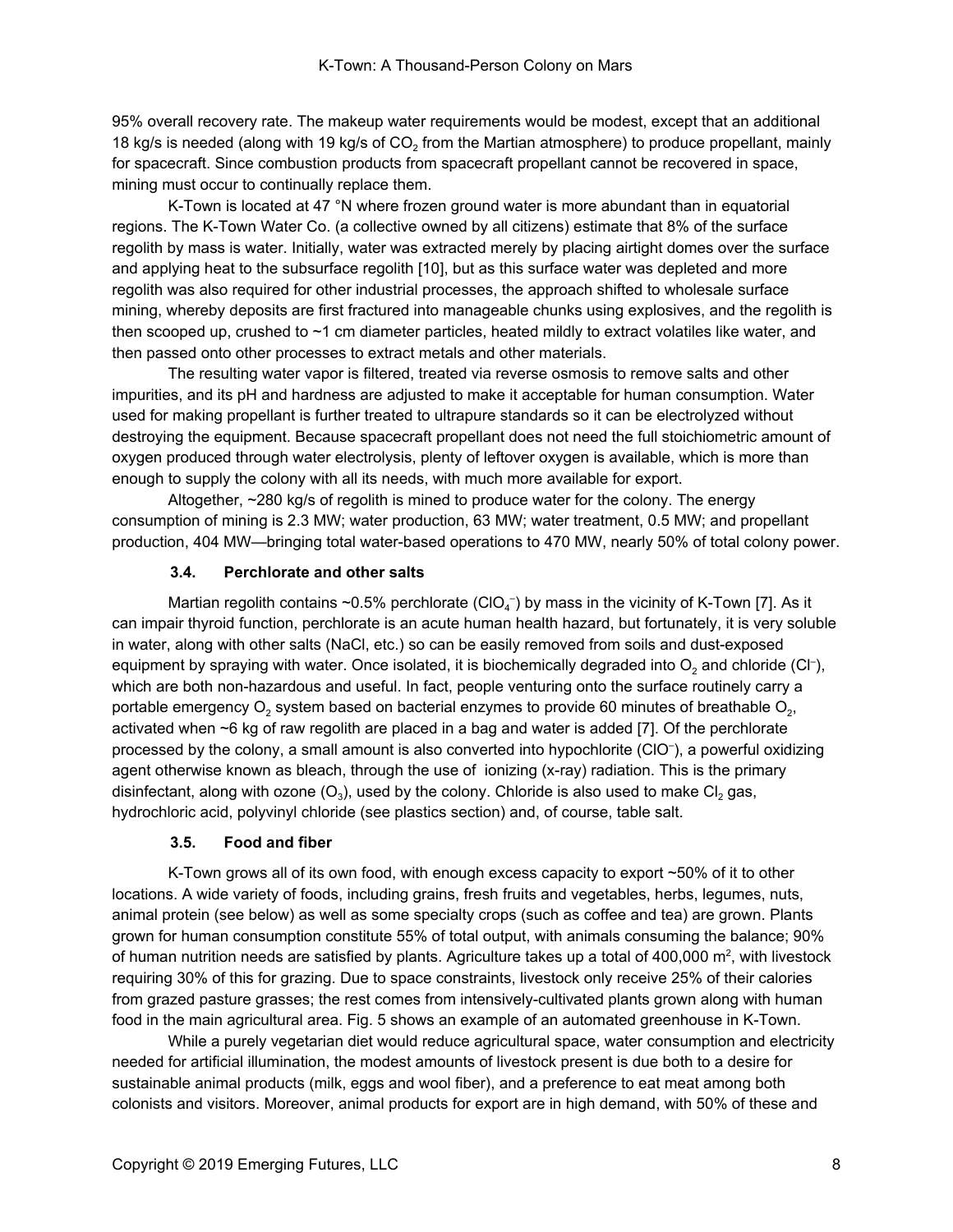other food products exported. While the majority of animal protein comes from fish (tilapia, 55%) and insects (crickets, 23%), a small number of land animals (cows, goats, sheep, pigs and chickens) are raised to produce milk (16%), eggs (3%) and meat (3%). On a whole food basis, K-Towners enjoy 1,158 kg of animal protein per person per M-year.



*Fig. 5. Interior view of agricultural area.* Source: [9] (used with permission).

A small portion of agricultural land,  $\sim 30,000$  m<sup>2</sup> or 8%, is dedicated to growing fiber plants for textiles, wood and paper. Four species are cultivated, producing 188 t/M-yr. in total: hemp (70%), flax (25%), and bamboo and hybrid poplar (2.5% each). Hemp and flax, which reach mature heights of 5 m and 1.2 m, respectively, can be grown in multiple levels. The other plant types (bamboo and poplar) reach nearly the full height of the agricultural cylinders, so are grown in a single level. These woody species are mainly used to produce ornamental and craft wood for furniture and related items, plus some paper.

### **3.6. Organic chemicals and plastics**

Organic chemicals (containing carbon, hydrogen, oxygen and/or nitrogen) are synthesized from atmospheric CO<sub>2</sub> and N<sub>2</sub>, and regolith-mined H<sub>2</sub>O. Because there are no fossil fuels on Mars, even the simplest molecules such as methane, ethylene and benzene must be synthesized using energy-intensive processes. Once created, however, a wide variety of more complex molecules can be created. Through the use of sophisticated computer modeling and automated chemical synthesis, Terra Tempe Chemical Co. is able to create almost any desired specialty chemical from a limited number of starting materials.

Acheron Polymers, LLC produces ten basic plastics used in K-Town: polyethylene terephthalate (PET), polyethylene, polypropylene, polyvinyl chloride (PVC), polystyrene, polycarbonate, polymethyl methacrylate (acrylic), polyoxymethylene, acrylonitrile butadiene styrene (ABS) and nylon [13], which are synthesized from about three dozen reagents made from simple organic precursors. Biodegradable polylactic acid (PLA) is produced using plant-based materials, and is used extensively in 3D printing along with ABS. Together, these polymers enable a wide array of uses and significantly reduce the colony's Earth dependence. Although most polymers are not biodegradable, K-Town collects used plastics and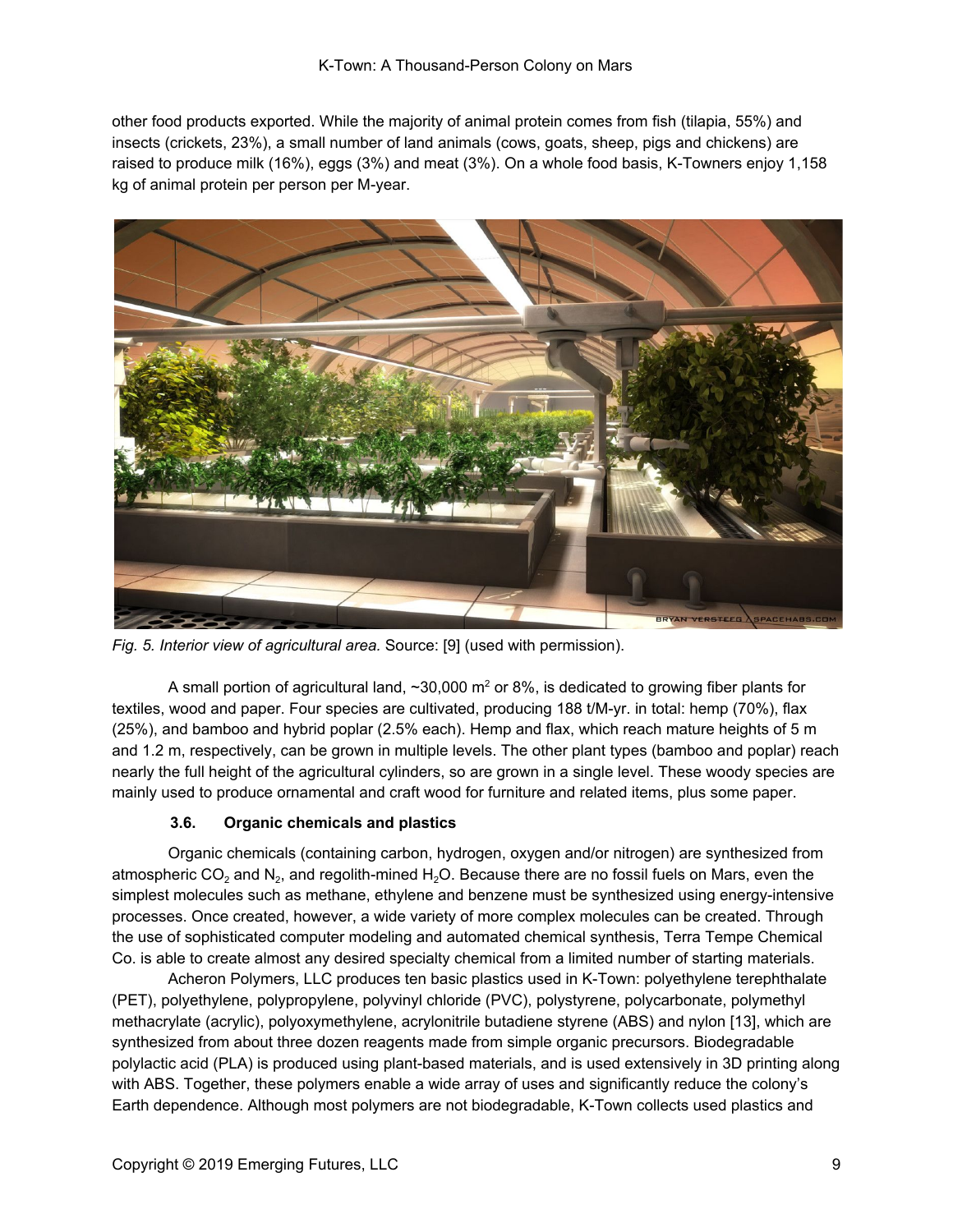reuses, recycles or incinerates to avoid landfill. CO<sub>2</sub> and water from incineration are also captured and re-used. Acheron produces 85 t/M-yr. of plastics, and exports ~50%.

### **3.7. Iron and steel**

Due to its relatively low melting temperature, after extracting water and other volatiles from regolith, iron is extracted next via crushing and heating at 1,800 °C [23]. The resulting iron oxide (FeO) is then converted to steel using the direct reduction iron process, with small amounts of methane added to provide the carbon necessary for strength, and lime (CaO) produced as part of the cement-making process (see below), added to remove impurities. Other elements, such as chromium, nickel or vanadium, are added to produce steel alloys.

Initially, a small (6.5 t) steel plant based on the Mars Aqueous Processing System developed by Pioneer Astronautics [24] was sent as part of the initial colony equipment, capable of producing 136 t/M-yr. of steel. This steel, along with concrete from the small concrete plant, and a number of specialized materials shipped from Earth, was then used to construct a full-scale steel plant requiring 115 t of steel, 34 t of concrete and 6 t of other materials [11]. This plant was capable of producing 1,000 t/M-yr. of steel, and consumed 2.6 MW of energy. A second such steel plant was built five M-years ago, and a larger version is due to be built next year, that will once again double the total steel output capacity.

## **3.8. Cement, gravel and concrete**

Cement is produced on Mars through the combination of lime (CaO), silica (SiO<sub>2</sub>) and alumina (Al<sub>2</sub>O<sub>3</sub>), with smaller amounts of magnesia (MgO). All of these compounds are found in Martian (and lunar) regolith, but with much lower amounts of CaO and Al<sub>2</sub>O<sub>3</sub> than required. By first heating the regolith to separate the lower-melting FeO, and, to a lesser extent,  $\mathsf{Al}_2\mathsf{O}_3$ , MgO and SiO<sub>2</sub>, a mixture with composition of approximately 52% CaO, 31% Al $_2\rm O_3$ , 15% SiO $_2$  and 2% MgO is obtained [23]. This cement is then mixed with coarsely crushed regolith (gravel) and water to produce concrete.

Similar to the initial steel plant, a small cement plant was initially shipped to Mars, with mass 5.5 t and an output capacity of 210 t/M-yr. of cement and 1,900 t/M-yr. of concrete. This plant was used, along with steel from the initial steel plant and specialized parts shipped from Earth, to construct the full-scale cement plant in use today. This plant required 118 t of steel, 13 t of concrete and 6 t of other materials, produces 21,000 t/M-yr. of cement, and consumes 30 MW (mostly in the form of  $CH_4$  and  $O_2$  combustion). Like the steel plant, a second, larger version of the concrete plant is currently under construction.

## **3.9. Glass**

Glass is produced through a combination of CaO and SiO<sub>2</sub>, with small amounts of sodium oxide (Na2O) other components [25]. The first glass plant was built primarily from concrete and steel supplied by the initial plants, plus 3.6 t of specialized materials imported from Earth. After this small initial glass plant was built, a total of five larger plants were constructed, each with a mass of 400 t. The total capacity now produces 143,000 t/M-yr. of glass and consumes 6.4 MW of electricity.

## **3.10. Aluminum, magnesium and other metals**

In the process of making cement, large amounts of  $AI_2O_3$  and MgO are produced, which are the starting points for making aluminum and magnesium, two lightweight industrial metals used in smaller quantities in K-Town for construction, electrical equipment and other applications. Aluminum is produced via the FFC Cambridge process [26], which requires significant amounts of electricity similar to the Hall-Héroult process on Earth, but without the need for cryolite (Na<sub>3</sub>AIF<sub>6</sub>) that is difficult to obtain on Mars due to the relative scarcity of fluorine. Instead, calcium chloride (CaCl<sub>2</sub>) is used to dissolve the alumina, and due to the large quantities of chlorine available from perchlorate, this material is readily produced. Magnesium metal is made via the Pidgeon Process [31], whereby MgO is reacted with silicon metal (see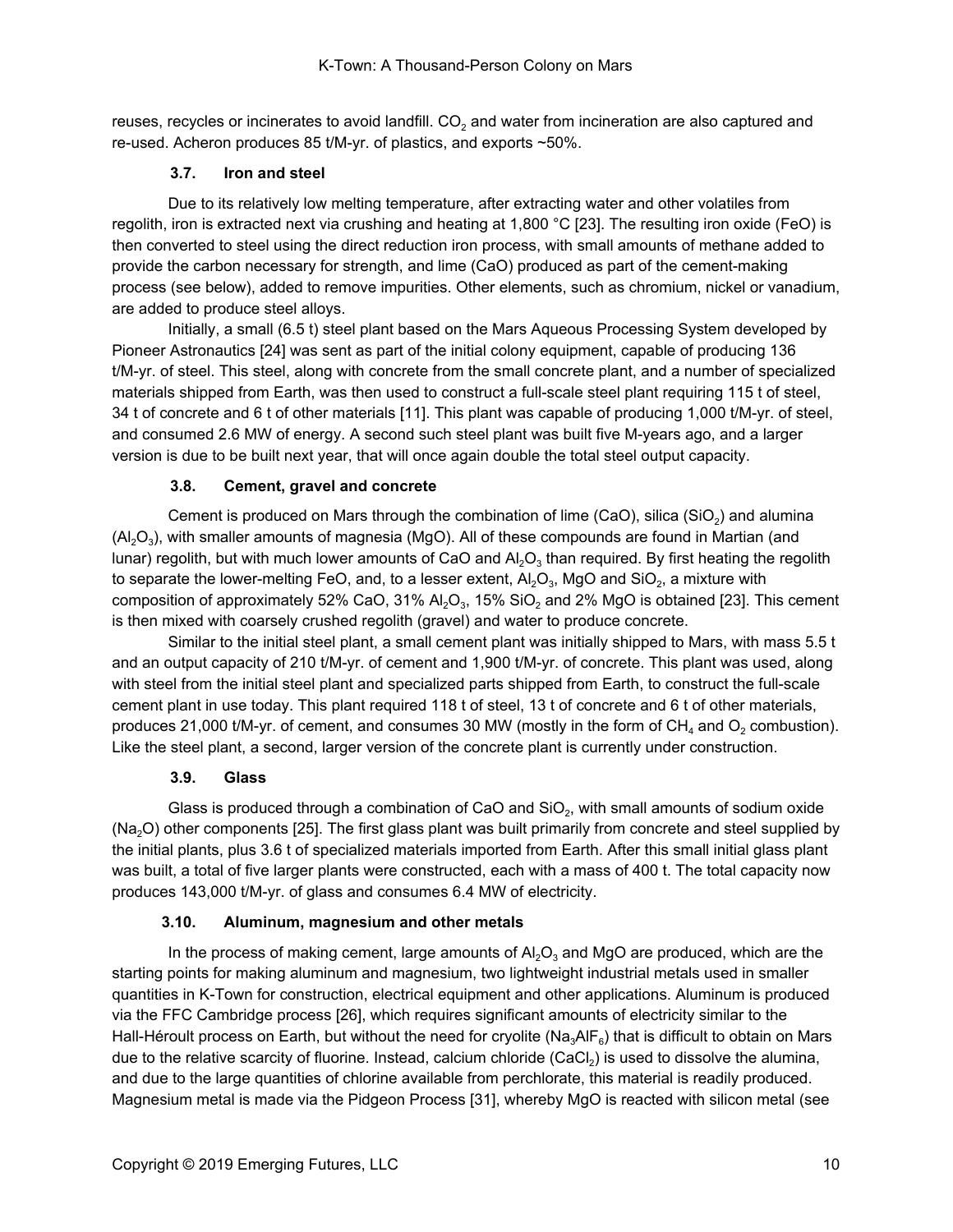PV manufacturing below) at high temperature to produce magnesium and SiO<sub>2</sub>. The normally unfavorable thermodynamic equilibrium is driven toward completion by distilling away magnesium vapor as it forms.

### **3.11. Solar photovoltaic manufacturing, power plant and heat rejection**

An early goal of K-Town was to establish its own solar photovoltaic (PV) manufacturing capability, so beginning seven M-years ago, Self-Reliant Photovoltaics, LLC began making their own PV panels from Martian regolith, based on earlier lunar systems [27]. While not as efficient as those supplied from Earth, the cells are much cheaper to manufacture, and were used to greatly accelerate K-Town's energy generating capability, since the plant can produce many more panels annually than are needed to replace those powering the plant that wear out. Like the other industrial facilities described here, an initial PV manufacturing plant of mass 9 t was flown to Mars, whereupon it began producing 660 t/M-yr. (300,000 m<sup>2</sup>/M-yr.) of solar PV cells. This was eventually replaced by the current plant, which has a total mass of 87 t, consumes 78 MW, and produces  $13,000$  t (6.5 million  $m^2$ ) of solar PV cells per M-year.

Electricity is generated primarily through the large PV array located on the outskirts of K-Town. This plant produces 1.0 GW continuous output from a 3.9 GW peak power system, and takes up an area of 125 km<sup>2</sup> (including gaps between panels) located southwest of K-Town. The system stores 20% of the power it generates in a high-efficiency battery system for nighttime use, and an additional 5% in a reversible fuel cell system for long-term contingency storage during dust storms, etc. About one-quarter of the array are 40% efficient cells from Earth, and the rest are the 20% efficient, locally-made cells from Self-Reliant. All solar PV is now made locally.

A set of five 10 MW nuclear reactors left over from the earlier days of the colony are maintained as a secondary source of contingency power, along with some experimental wind turbines. It is expected that the use of the nuclear reactors will be phased out eventually, as ample supplies of  $\mathsf{H}_{2}/\mathsf{O}_{2}$  fuel cells are viewed as providing all the security the colony would ever need, even if many systems fail.

Even on frigid Mars, the combination of waste heat from devices operated within K-Town, solar gain from numerous windows, and excellent insulation from the thick shielding, result in a net positive thermal balance; heat must be removed from the colony to prevent overheating. Air ducts throughout the colony pick up heat, and additional sources of high-temperature heat are injected into the air stream prior to exiting the colony. This air is then directed into a large underground heat exchanger where the energy is rejected to the –63°C Martian subsurface [12]. During this process, most of the moisture is condensed and removed, and is subsequently sent to the water processing plant for recovery and reuse.

## **3.12. Spaceport**

The main function of the spaceport is to facilitate interplanetary transport between Earth and Mars. While the vast majority of the 2,900 spacecraft per M-year (about 4.5 per sol) that arrive or depart carry cargo, K-Town also received 423 visitors from Earth during the last synodic period and returned 264. About 75 of these arrivals were spacecraft crew, and 44 returned to Earth. The crew-to-passenger ratio for these roughly 180-day journeys is about 20%. Crew perform many essential functions including command, navigation, communications, safety, maintenance, sanitation, exercise training, medical care, conflict resolution, food preparation, entertainment, and even haircuts, are cross-trained to provide redundancy across multiple shifts and in case of incapacity.

In addition to providing access to space, the spaceport serves as a transportation hub between K-Town and the rest of Mars, via both Hyperloop train lines and suborbital rocket "hops." Four main train lines emanate from the spaceport, connecting with K-Town to the east, and various destinations to the north, west and south. The spaceport also operates the emergency medical shuttle services described under medical facilities. Altogether, surface travel makes up about 50% of spaceport passengers.

When spacecraft flights are not arriving from or departing to Earth, roughly 100 people pass through the spaceport each M-week, and during Earth-Mars launch windows, this number skyrockets to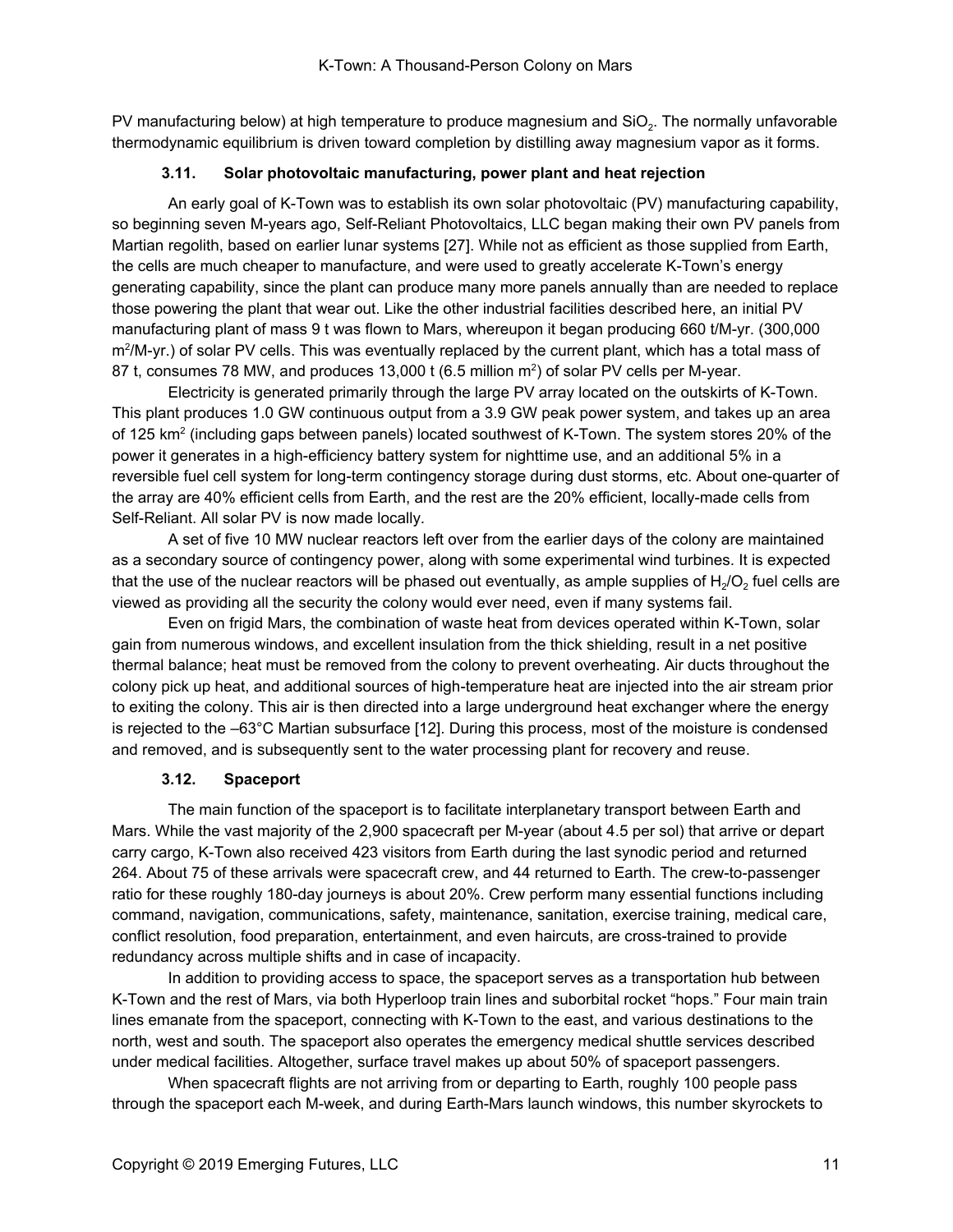nearly the population of K-Town itself over the ~3.5 M-week period. During these peak times, spaceport staff is increased from its normal level of 55 people to 88, with most of the extra personnel provided by spacecraft crew arriving from Earth, and some seasonal K-Town labor.

### **3.13. Mars internet**

Due to significant time delays between Earth and Mars even at closest approach, a live internet linking the two planets is not feasible. As a result, Martian citizens led by K-Town invested heavily in a large data center that runs local copies of many of Earth's websites, together with an enormous data store. Communications between the two planets employ a 25 gigabit/s (average) optical laser communications link, enabling text, e-mail, video, and even financial transactions to take place almost as quickly as the light travel time required. This system requires 10 MW to operate, plus a regular resupply of storage devices and other computer equipment from Earth, which make up ~80% of imported materials.

# **4. Economic considerations**

### **4.1. Overview**

K-Town's economic system was designed with five interrelated goals in mind:

- 1. To provide citizens with economic freedom;
- 2. to minimize distortions and maximize allocative and productive efficiencies;
- 3. to minimize rent-seeking and economically unproductive activity;
- 4. to encourage savings, and therefore investment, for largely self-sustaining economic growth;
- 5. to prevent labor shortages or surpluses.

The first goal is achieved through a universal basic income (UBI)—see details below. By ensuring citizens access to a source of funds, they are free from anxiety over their ability to live (particularly important in an environment like Mars, where even air is economically scarce) and able to pursue activities which they believe are valuable, even if they are not financially lucrative. The second goal is achieved by using depreciating licenses and a land value tax as the main sources of government revenue, rather than other distortionary taxes, such as on income or labor. Depreciating licenses contribute to the third objective, as does the cooperative ownership structure of many K-Town enterprises. The fourth is achieved by the Central Bank of K-Town as part of their mandate, and is critical to the self-sustainability of K-Town's economy. The fifth is achieved through a combination of immigration policy and the use of UBI to offset the need for living wages.

At a high level, K-Town's economy was approximated using a Solow model of economic growth. The model describes a "bootstrapped" economy: an initial infusion of resources from outside its economy is provided, after which the economy grows using almost entirely its own resources. The key idea is that a substantial amount the output produced in each time period is reinvested in additional capital stock, with which to produce more output in the future. Similar models have been used to study space colonies at Sun-Earth L5 [14] and on the Moon [15], where an initial infusion of resources from Earth is used to springboard a mostly self-sustaining space colony. While K-Town does trade with Earth, such trade is not a central driver of K-Town's economy.

K-Town's industrial base includes some heavy industries that on Earth are very greenhouse gas intensive, and now tend to be shunned due to their climate impacts. These include mining of PGMs and gold. A number of other elements including some REEs, whose carbon footprints have recently grown nearly as large, will likely become important off-Earth activities in the near future. (See the section below for details.) Products from these industries tend to be traded with Earth, though they are also extremely useful to free-space colonies, other settlements on Mars, as well as K-Town's own development.

One of the central challenges facing the initial K-Town settlers was the question of legal systems. Under the Outer Space Treaty, citizens of any given country are held to account under their country's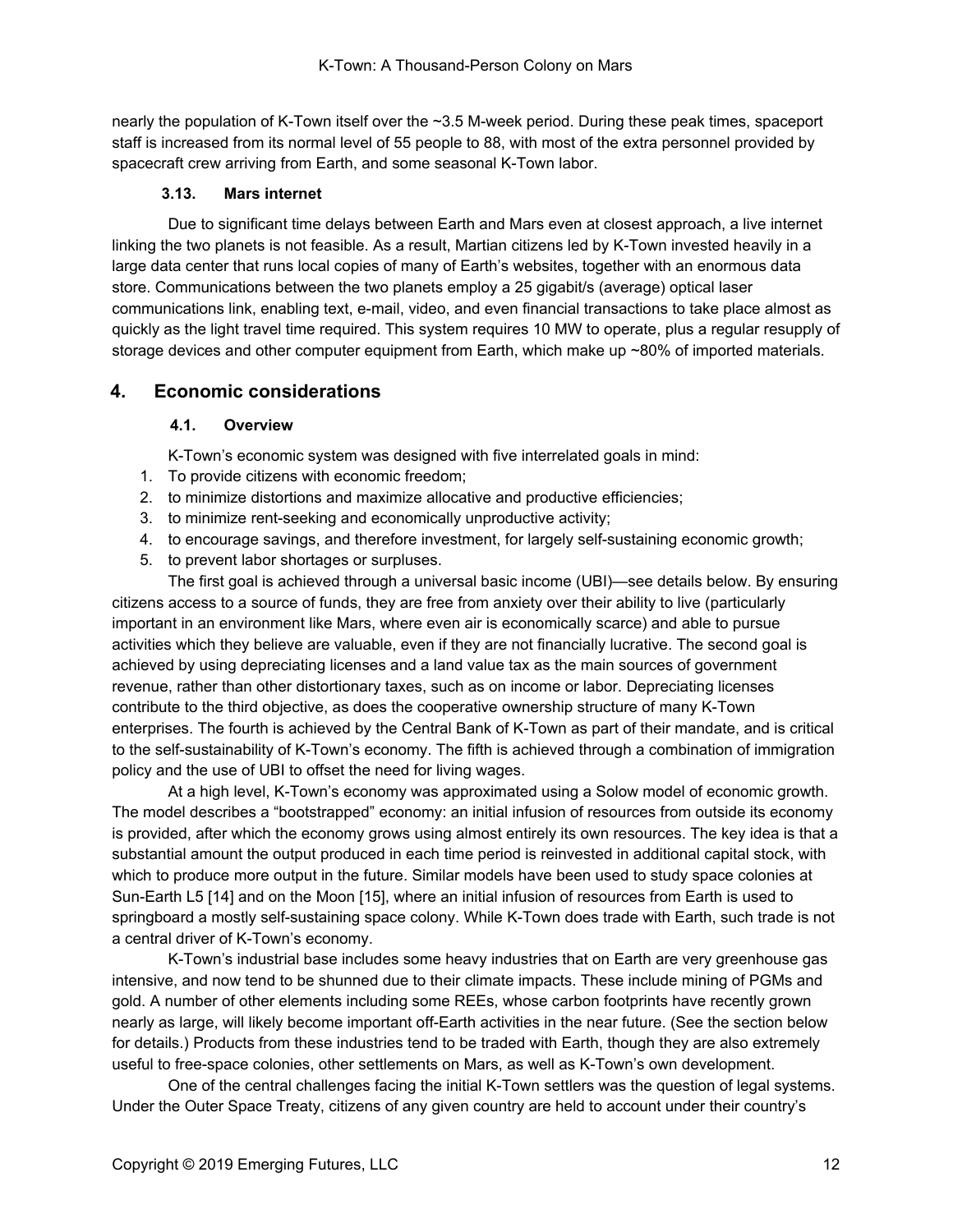laws. On Mars, with settlers from multiple Earth nations, such a fragmented legal system creates barriers to economic efficiency. To provide predictability and consistency, K-Town established itself as a sovereign entity with its own legal system and jurisdiction. Anyone residing within the K-Town Basin boundary must adhere to its laws, while citizenship is granted over time to immigrants and, of course, children born there.

## **4.2. Monetary policy**

K-Town's sovereignty also allows it economic flexibility to maintain its own currency (M-dollars) and monetary policy, which is conducted by the Central Bank of K-Town (CBK), a lender of last resort that is independent of the K-Town government. The CBK allows the exchange rate between M-dollars and other currencies to float freely within a band which depends on the needs of the moment and the foreseeable next five M-years. K-Town is generally open to free flows of capital in and out of the town, subject to the CBK's guidance on how capital flow policy should be set to support the monetary policy.

Similar to the U.S. Federal Reserve (Fed) system's dual mandate, the CBK has two objectives. Like the Fed, it is required to maintain price stability, and does this by targeting a low rate of inflation (typically around 2%). Unlike the Fed, the CBK does not aim to ensure full employment, but rather aims to target the savings rate (currently around 10%). Note that the "savings" targeted by the CBK is not the same as individual consumer saving. Such savings by an individual consumer, e.g. by putting money under a mattress, reduces the level of economic activity by reducing demand for goods and services. Savings in the aggregate, such as purchases of goods produced in prior periods or purchases of interest-bearing assets such as bonds, promotes economic activity generally and investment in particular. Such investment is critical for K-Town's economy to grow.

A major issue facing central banks on Earth in the post-2008 crisis period was the "zero lower bound" on interest rates: in general, central banks were unable to move nominal interest rates below zero, limiting their ability to stimulate the economy. To avoid this situation, K-Town uses "cashless" electronic currency, allowing the CBK to charge negative interest rates when necessary.

The CBK also serves the key function of providing general, unbiased, economic analysis for the region's needs. When a new project or policy (or revisions to an existing project or policy) are being considered, the CBK provides rigorous analysis that is free of conflicts of interest. Toward that end, CBK employees are prohibited from owning shares in any specific K-Town asset. Instead, they are required to invest in a blind randomized portfolio (similar to a blind trust) of K-Town assets, where the randomization is conducted by a computer program stored in a secure facility running open-source (and therefore transparent) code. This incentivizes analysts to provide the best analysis possible, as they are equally likely to be a part of any disruptive new innovation as they are to be a part of incumbent institutions. Generically, the health of the investment portfolio is correlated with K-Town's broad economic well-being.

## **4.3. Immigration policy**

K-Town's immigration policy is best described as "flexible, but conservative." While tourism is encouraged, the town's stance on permanent immigration depends on the CBK's assessment of the current labor market and the projected labor market situation over the next five years. Where possible, temporary needs are filled through automation or by hiring visitors who are willing to work for a reasonable wage. Where necessary, longer-term needs are met by encouraging immigration through a combination of employment guarantees and land grants.

So far, K-Town has not experienced a recession which has created a permanently-lower need for labor. However, given the political and practical difficulties of "de-immigrating" unnecessary labor, K-Town's immigration encouragement policy errs on the side of fewer rather than more immigrants. The incentives of these asymmetric adjustment costs may cause problems in the future, and will likely require further economic analysis and legislative action as K-Town grows.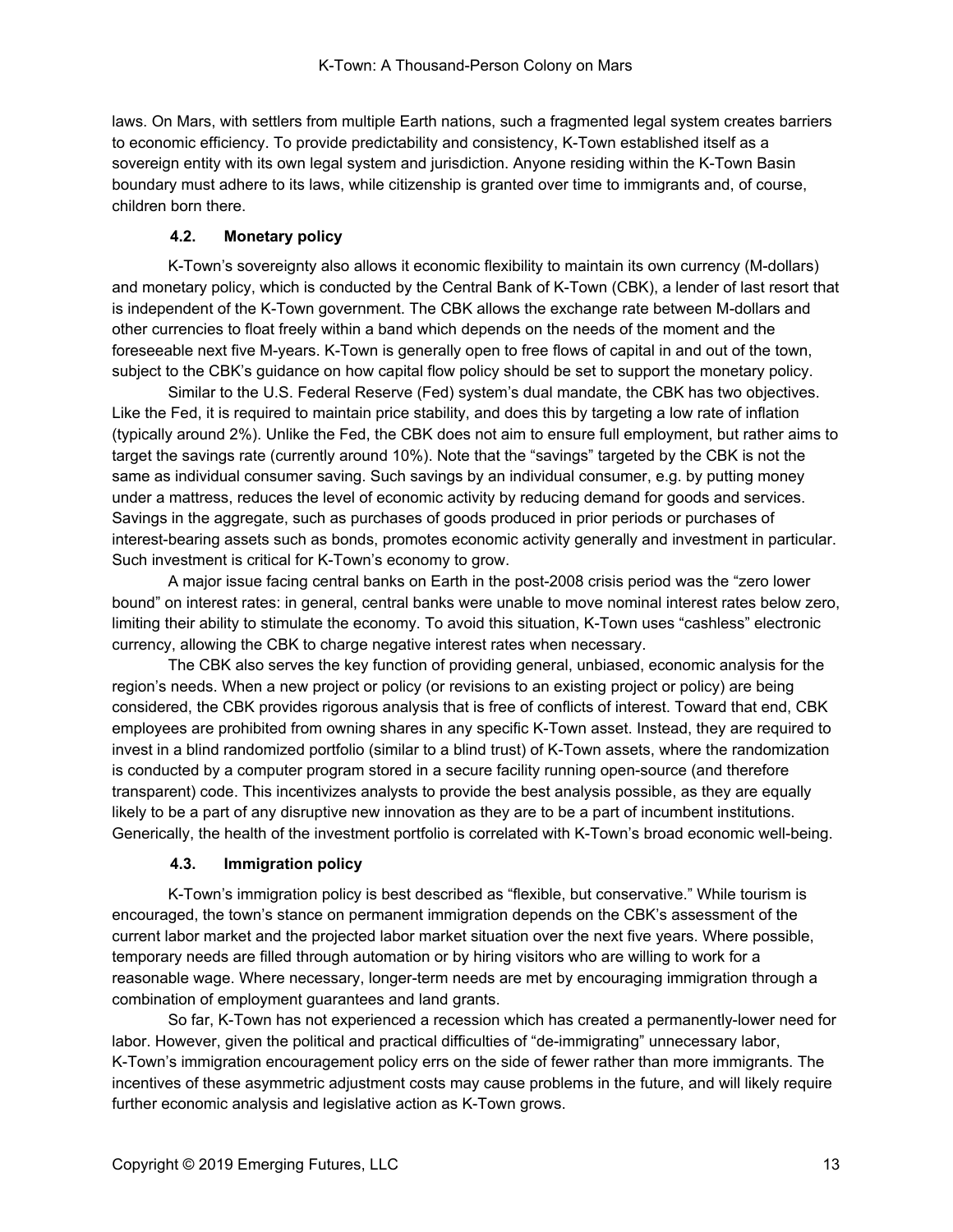### **4.4. Depreciating licenses**

Given the importance of economic efficiency on Mars and the chance to start afresh, K-Town decided to implement a radical scheme of ownership for capital assets and real estate: depreciating licenses [22]. Depreciating licenses solve issues of inefficient investment in asset development as well as inefficient production decisions, while traditional private property as practiced in most places on Earth only address the latter issue.

The idea is a simple tweak on private property: rather than granting the "owner" of a property a license to that asset in perpetuity, they are granted a potentially-indefinite license to the asset, which depreciates over time at an annual rate, say τ, with that share passing to the government. For example, in the first M-year after an asset's purchase, if τ=5%, the government would receive a 5% ownership share in the asset. The licenses are available for auction at the valuation set by the current license holder once every fiscal year. If any prospective owner submits a bid greater than the reserve value, the current owner is required to sell to the prospective owner for the value bidded. To avoid incentives to assign arbitrarily high valuations, the current owner is required to repurchase the depreciated τ share of ownership from the government at their assessed price. The cost of repurchase is effectively a self-assessed license fee.

K-Town does not apply depreciating license ownership to all assets. Rather, the mechanism is concentrated on goods with public-resource qualities, like land and natural resource rights. Financial investments such as bonds and annuities, consumption goods such as food, and physical assets such as buildings and vehicles operate under a traditional private property model. To ensure people security in their residences, homes are treated as a combination of consumption and investment goods. An individual's primary place of residence is treated as an asset providing a stream of consumption services, giving them private property-like rights to reside without worrying about licenses. Any additional properties they own are treated as investment goods, and subject to the depreciating license structure. Renters in good standing are guaranteed the rights to completion of their occupancy agreement regardless of changes in building or land ownership.

### **4.5. Land value tax (LVT)**

The highest-level principle of public finance is, "tax the least-elastic decisions first." This minimizes deadweight loss from the tax discouraging economic activity while raising required revenues for public services. Economists on Earth have generally regarded the availability of land as inelastic with respect to taxes: no matter the tax rate on land, the available stock of land on a planet is unlikely to change, though terraforming Mars could change this dramatically. An LVT, most often associated with economist Henry George, capitalizes on this feature of land by taxing its unimproved value.

LVTs have several desirable properties. First, since the availability of land is essentially inelastic with respect to taxes, they do not discourage productive economic activity. Second, since they are levied only on the unimproved value of land, they provide land rights holders with incentives to maximize the land's productivity. Third, since the tax burden scales with the amount of land held, they discourage the type of asset concentration which leads to individual entities acquiring market power, and encourage a more equal distribution of resources throughout society.

Depreciating licenses applied to land implements a LVT. While LVTs on Earth suffer from incentive problems in valuation – the incentives of the assessor may not be aligned with society's interest in accurate valuations, in K-Town, the tax/auction structure of depreciating licenses encourages those with the most information about the value of unimproved land to value it as accurately as possible.

To allow people time to learn and incentives to start acquiring land, K-Town initially divided land into uniform hectare-sized plots with survey information attached, and auctioned the plots to potential colonists at low – but still revenue-raising – prices. The caveat, to ensure that potential colonists intended to use the land productively, was that the purchaser was required to claim the land in person on Mars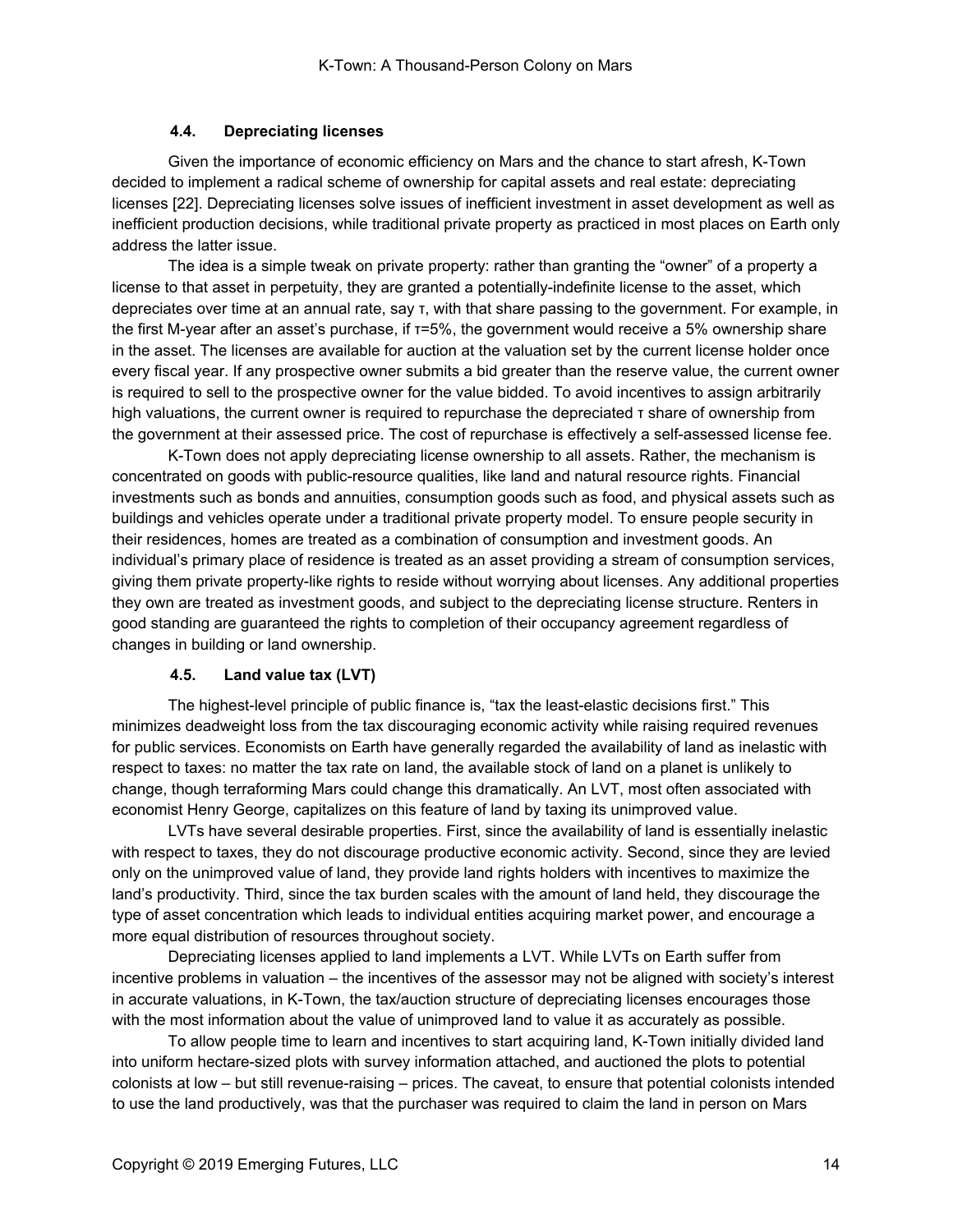within the arrival time from the next two launch windows. This system was phased out for existing properties, and the full depreciating license system for land phased in, at the end of 2045. New land grants to encourage immigration are given a 5 M-year grace period of depreciating license exemption.

## **4.6. Universal Basic Income (UBI)**

All citizens of K-Town are entitled to a monthly stipend administered by the CBK. Note that tourists and other non-permanent residents (e.g., non-citizens) are specifically excluded from the UBI; if they run out of funds, they are offered to either become citizens and therefore eligible for the UBI, or are sent back to Earth. This UBI stipend is designed to provide a minimum subsistence standard of living; it is not glamorous by any means. Indexed annually to the cost of living in K-Town, it affords one a basic (one-room) residence; water, air, heat, electricity and internet; and adequate sanitation, nutrition, health insurance and pre-college education. Universal health insurance ensures that nobody is denied care for lack of funds, and college education is subsidized to ensure that everyone who works can afford it. The full value of the stipend is awarded to every citizen over 9.5 M-years (about 18 E-years) of age; parents of minors are provided with a per-child supplement that is always less than the full adult amount.

### **4.7. Exports and competition with other space resources**

Earth has superior manufacturing and supply chain capabilities, but its deep gravity well makes it more expensive to ship anything into space if it can be made elsewhere. The lower gravity of the Moon and asteroids, however, present in some cases challenging economics for Mars to compete against. The main advantages Mars has over other space resources are twofold: 1). superior manufacturing capabilities in some areas, due to a larger human presence and more developed infrastructure, and 2). abundant carbon and nitrogen, two elements that are very limited on the Moon and many asteroids.

In the first category, materials such as metal alloys, glasses and ceramics, as well as complex equipment such as rocket engines are either not possible to make, or can be made in only limited quantities, in locations other than Earth and Mars. K-Town has over the last 5 M-years begun to make such high-quality materials, and its export business to both Mars and Earth orbits is growing.

In the second category are many carbon- and/or nitrogen-containing materials including food, fiber, plastics, organic chemicals, fuels, fertilizers, and  $N<sub>2</sub>$  used in breathing air and inert blanket gas. (Argon, which is present in Mars' atmosphere at about half the concentration as  $N_2$ , is also used for this purpose.) K-Town's greenhouses grow twice the food and fiber required for its citizens, with the balance being exported to remote locations on Mars and in space. Non-biological materials containing carbon and/or nitrogen are also produced in excess of K-Town's need, with the balance exported. Moreover, water and oxygen, while not competitive with the Moon on cost, is exported to Mars orbital locations as well as some nearby asteroids.

There are also some materials that are now cheaper to make in space than on the Earth, such as PGMs and gold, that require enormous amounts of energy to purify and take a high toll on Earth's environment. Production of these materials on Earth is now strongly discouraged in favor of importing these materials from space. While many of these materials are also available from asteroid and lunar resources, K-Town's superior material independence has driven down operational costs, whereas the Moon and asteroids still tend to be heavily dependent on Earth for basic supplies such as food, labor and even building materials, which are very expensive to ship there. Energy is also now cheaper in K-Town that just about anywhere other than Earth, thanks to the completion of its 1 GW power plant built from indigenous solar PV. About 1% of global PGM demand and 0.1% of gold demand are now supplied by K-Town mines. Jeff Bezos' vision of moving heavy industry into space [5] is starting to become reality.

Other elements, such as xenon, tantalum, indium and gallium are still a few years away from profitability, as are the REEs (particularly neodymium and praseodymium, used in wind turbine generators and maglev trains) [4]. While not yet economical, K-Town (and Mars in general) is beginning to invest in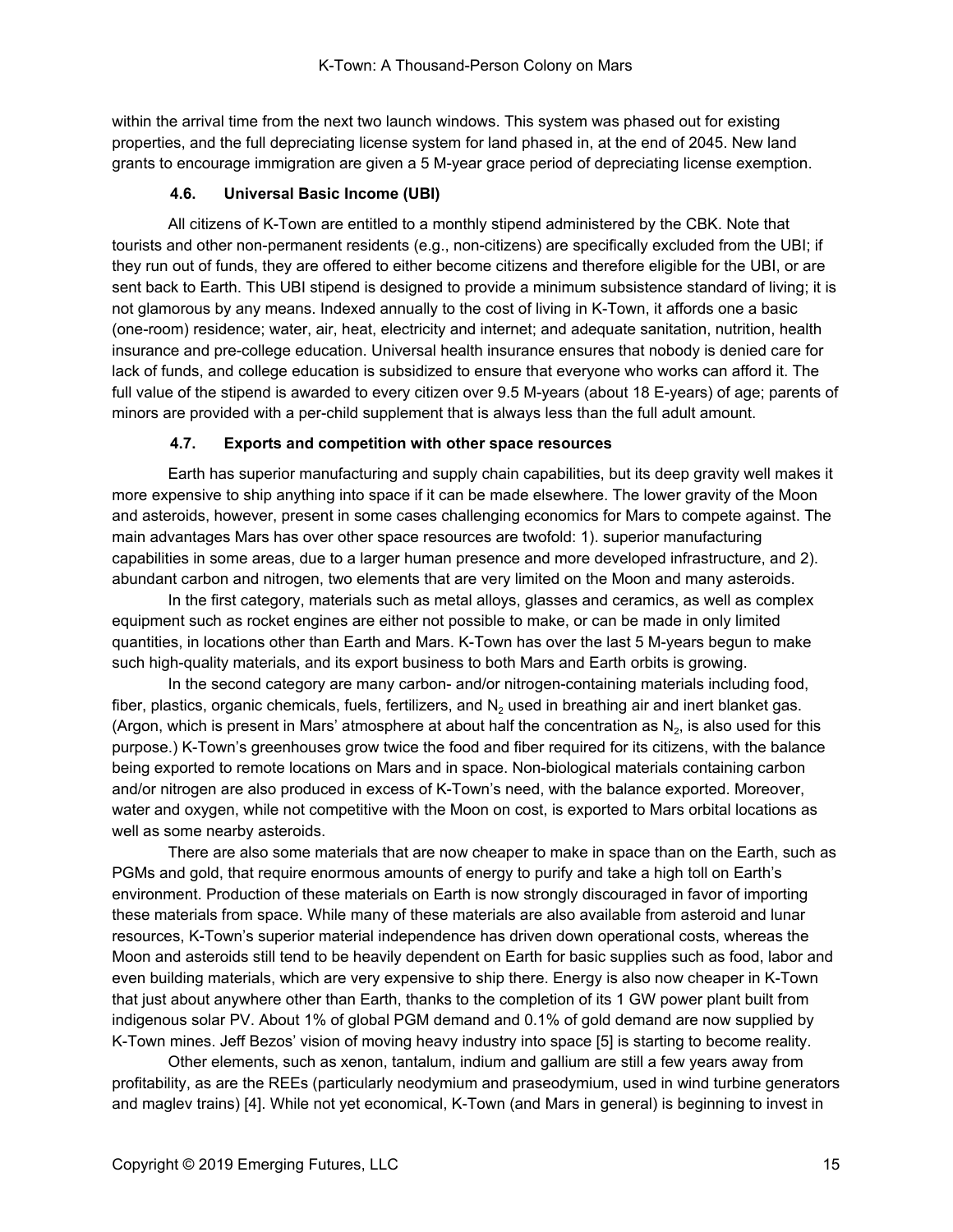mining operations of these elements, as well as atmospheric separation to produce liquefied xenon gas. About the only energy-intensive activity that K-Town has not yet begun investing in is the fabrication of integrated circuits, where the Moon has had a considerable head start.

Finally, some materials made in K-Town are valuable simply because they're Martian. Examples include wine from Terra Tempe vineyards, wool sweaters from K-Town's sheep herd, and wooden objects produced from K-Town's small tree plantation, as well as ordinary Mars rocks that collectors on Earth can't seem to stop buying. A handful of investors on Earth are also somewhat crazy about Mars gold, and are willing to pay a premium for it over Earth-mined gold. While exports of "Made on Mars" goods aren't as large as other types, it represents an important additional income source to the colony.

The vast majority of exports is in fact propellant: specifically, liquid methane and oxygen, which make up ~75% of exports by mass. Table 2 lists all of the currently exported commodities from K-Town.

| <u>Item</u>                                                                                        | Destination(s) | Mass flow<br>(t/M-yr.) | Gross revenue<br>(\$M/M-yr.) | Costs<br>(\$M/M-yr.)*** | Profit<br>(\$M/M-yr.) |  |  |  |  |  |
|----------------------------------------------------------------------------------------------------|----------------|------------------------|------------------------------|-------------------------|-----------------------|--|--|--|--|--|
| Metals and metal parts                                                                             | Orbital**      | 5,586                  | 729.0                        | 656.1                   | 72.9                  |  |  |  |  |  |
| Water                                                                                              | Orbital**      | 4,118                  | 537.5                        | 483.7                   | 53.7                  |  |  |  |  |  |
| Oxygen                                                                                             | Orbital**      | 5,713                  | 684.6                        | 616.1                   | 68.5                  |  |  |  |  |  |
| Nitrogen/Argon                                                                                     | Orbital*       | 22,851                 | 3,488.3                      | 3,139.5                 | 348.8                 |  |  |  |  |  |
| Food (dry)                                                                                         | Orbital*       | 1,224                  | 203.5                        | 183.2                   | 20.4                  |  |  |  |  |  |
| Propellant - LCH4                                                                                  | Orbital*       | 27,931                 | 4,896                        | 4,407                   | 490                   |  |  |  |  |  |
| Propellant - LO2                                                                                   | Orbital**      | 100,086                | 12,824                       | 11,542                  | 1,282                 |  |  |  |  |  |
| <b>Plastics</b>                                                                                    | Orbital*       | 40.0                   | 6.6                          | 6.0                     | 0.7                   |  |  |  |  |  |
| Organic chemicals                                                                                  | Orbital*       | 79.9                   | 13.3                         | 12.0                    | 1.3                   |  |  |  |  |  |
| Fiber                                                                                              | Orbital*       | 93.1                   | 15.5                         | 13.9                    | 1.5                   |  |  |  |  |  |
| <b>PGM</b>                                                                                         | Orbital*       | 9.13                   | 373.0                        | 335.7                   | 37.3                  |  |  |  |  |  |
| "Mars" gold                                                                                        | Orbital*       | 5.93                   | 382.3                        | 191.6                   | 190.7                 |  |  |  |  |  |
| "Made on Mars" products                                                                            | Orbital*       | 18.8                   | 17.3                         | 4.5                     | 12.8                  |  |  |  |  |  |
| Total                                                                                              |                | 167,757                | 24,171                       | 21,591                  | 2,581                 |  |  |  |  |  |
| *45% Earth orbits, 35% Mars orbits + Lagrange points, 10% nearby asteroids, 10% Mars surface       |                |                        |                              |                         |                       |  |  |  |  |  |
| **Only non-Earth orbits: 70% Mars orbits + Lagrange points, 20% nearby asteroids, 10% Mars surface |                |                        |                              |                         |                       |  |  |  |  |  |
| ***Includes 90% of launch costs + production costs                                                 |                |                        |                              |                         |                       |  |  |  |  |  |

*Table 2. List of commodities exported to Earth and orbital destinations*

## **4.8. Economic growth overview**

Export revenues make up  $\sim$  10% of K-Town's economy, which is expected to be nearly \$250 billion/M-year by the end of 2049 (note all costs are expressed in 2019 U.S. dollars). This value is close to what K-Town economists estimated back in 2030 when the colony was established, with an initial seed investment of \$250 million. They used a Solow model with labor-augmenting technology to project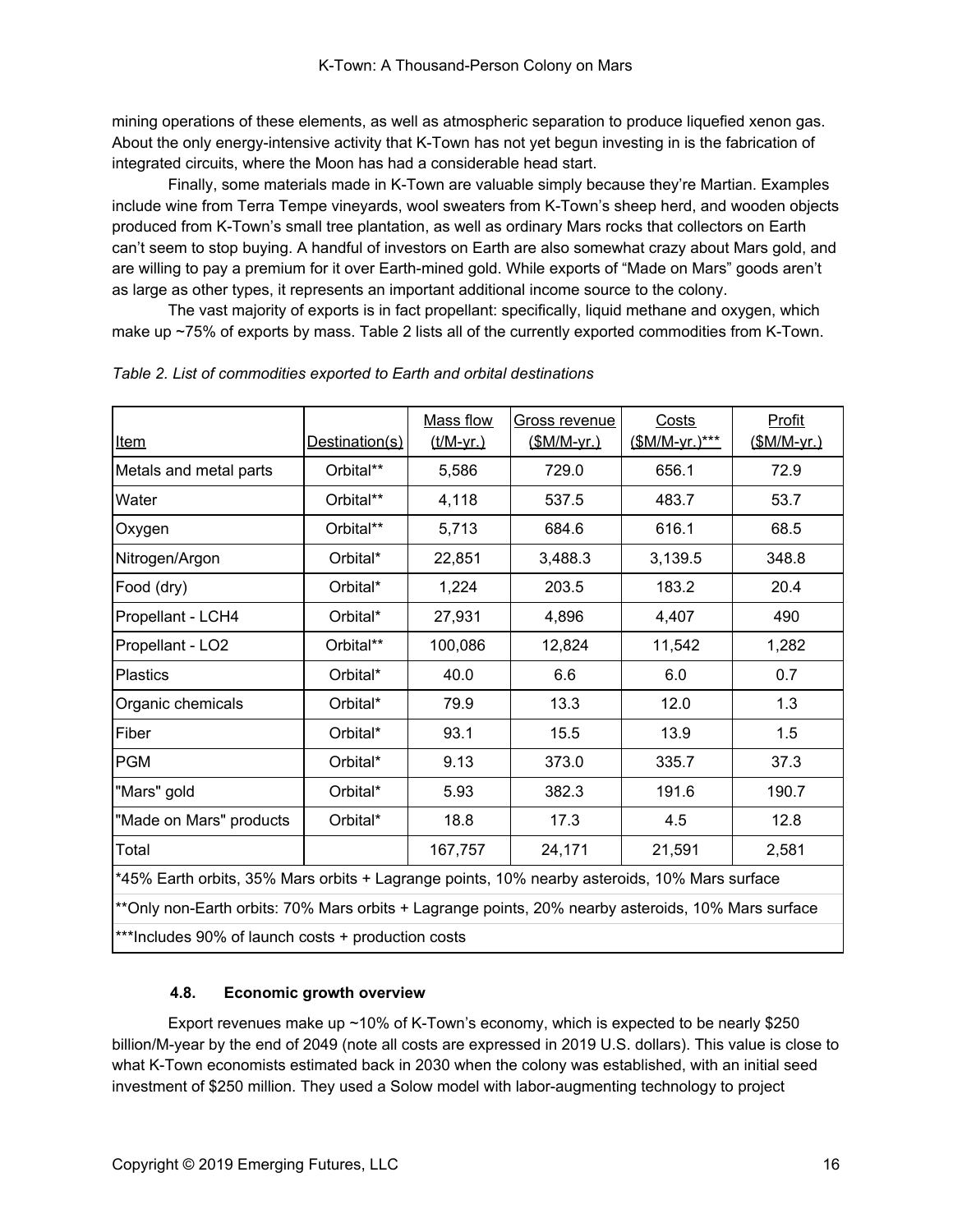K-Town's long-run growth and the initial investment required in 2030 to get to the 2049 level. The model consists of three main mathematical features:

- 1. A production function which related capital and labor stocks to value of output
- 2. A law of motion for the capital stock
- 3. An exogenous savings rate (set by the CBK) and exogenously-assumed labor and labor productivity growth rates

The production function is of the Cobb-Douglas type with labor-augmenting technologies and constant total returns to scale in capital and labor. This implies that capital and labor are complements in producing valuable output, and that there are decreasing returns to scale in either input individually. That is, doubling only the amount of capital available while holding labor constant will result in less than double the output produced, and similarly for labor, while doubling both capital and labor will double the total amount of output produced. The long-run growth of this economy will be driven by growth in the productivity of labor-augmenting technologies.

The economists took a three step approach to calculating the initial investment level required to achieve the target size of K-Town's economy in 2049. First, they calibrated the parameters using calculations from ASTER (see section 3 above), stated assumptions about K-Town's population, and historical analogy to similar economies (primarily Japan and post-war "Asian Tiger" economies). Second, they used these calibrated values with the export numbers from ASTER to estimate K-Town's Gross Domestic Product (GDP) and the growth rate of GDP in 2049. Third, they used the estimated K-Town GDP and its growth rate to project backwards to 2030 to back out the initial investment of productive assets. This approach yielded an initial investment of \$250 million in 2030, which was sufficient to cover initial seed equipment of habitat modules and conversion of Martian resources into construction materials.

It is important to note that the 2030 estimate from this process was only for productive assets set up on Mars. It did not include the cost of transporting those resources to Mars, nor one-time fixed costs such as acquiring intellectual property licenses, non-recurring engineering expenses, or imports of supplies before the colony became productive. These additional costs were estimated to be \$2 billion in 2030, making the total initial investment \$2.25 billion.

With an economy now >100x this size per M-year, this was a debt that has easily been paid and now returns substantial dividends to early investors. K-Town currently receives capital inflows valued at approximately \$30 billion/M-year, and is one of the most attractive off-world investments.

# **5. Political, organizational and social aspects**

## **5.1. Governmental organization**

As mentioned earlier, K-Town is a sovereign governmental entity separate from any Earth entity. Its jurisdiction applies to any person or equipment residing within the borders of K-Town Basin as depicted in Fig. 1. Its authority derives from its constitution, which is now recognized by every nation on Earth, and is organized as a representative democracy with a unicameral legislature, similar to many smaller nations on Earth. These representatives are elected every M-year through district voting. All citizens who have reached 9.5 M-years of age (roughly 18 E-years), including those living abroad, have the right to vote. The legislature currently consists of 13 representative, or one per ~50 citizens, of which there are 656 in total. As K-Town grows, its constitution will eventually cap the number of representatives at 100.

A mayor is separately elected through direct vote of all citizens every two M-years. The mayor's office, plus associated governmental offices, employ a total of 12 people. The police department consists of three people (sheriff and two deputies) while the fire department employs two people, relying heavily on volunteers in case of emergency. Foreign embassies of eight Earth governments plus the United Nations constitute an additional 18 people.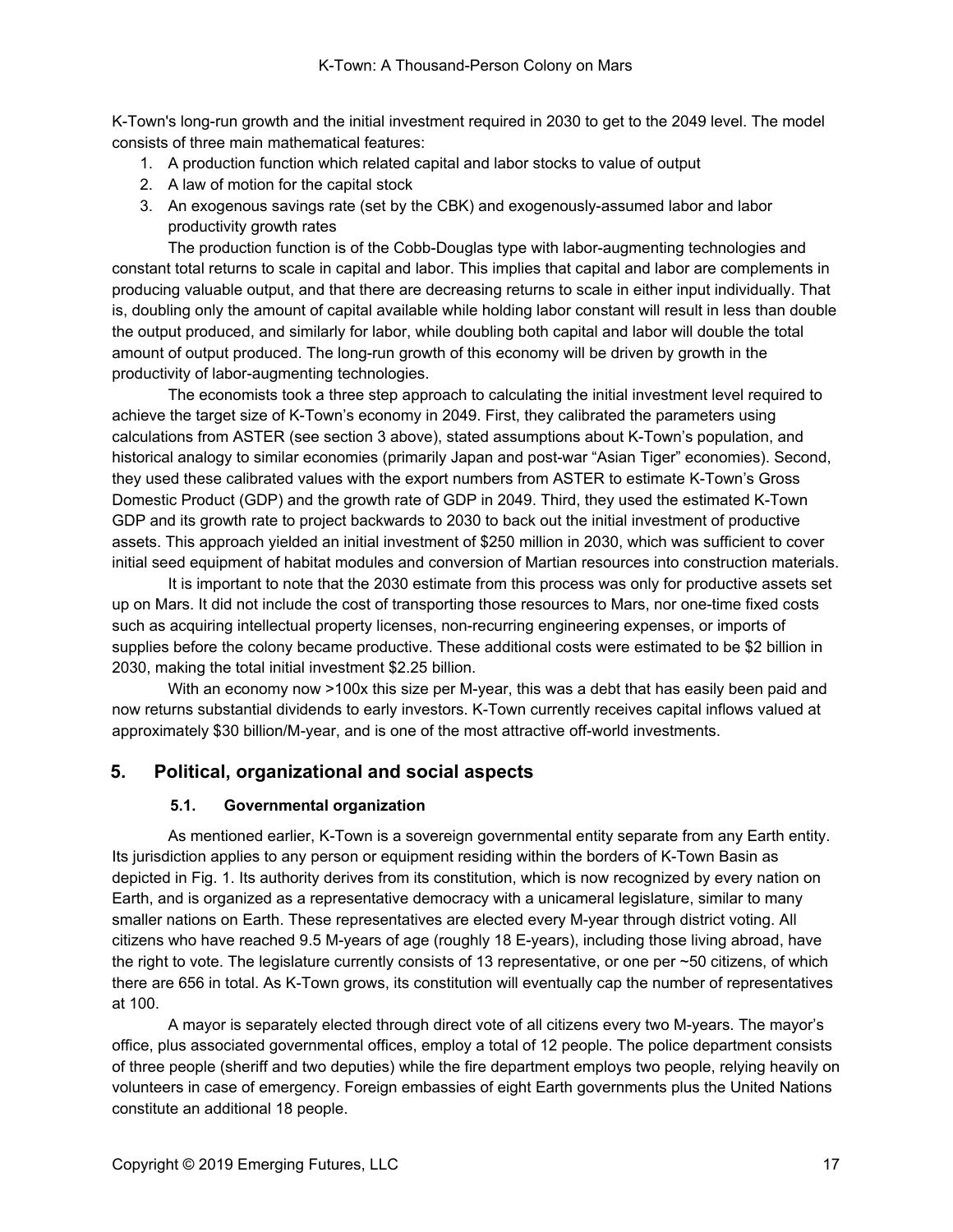### **5.2. Democracy 2.0: Quadratic voting system**

The founders of K-Town wanted to ensure that all citizens had equal representation, but recognized that individuals would have different strengths of feeling on different issues and would want to be able to express those feelings. To achieve this, the founders enshrined Quadratic Voting (QV) into K-Town's constitution.

Rather than a "one-person-one-vote" assignment, QV gives each voter a stock of non-transferrable, non-storable "vote credits" for each voting occasion. The voter is then free to allocate credits in favor of or against any issue on a ballot, with the cost of vote credits being quadratic in the number of votes allocated to a particular issue. For example, expressing one vote ("for" or "against") on a generic ballot issue would cost one vote credit, while two votes would cost four vote credits, three votes would cost nine vote credits, and so on. This system allows voters to express not only a "for" or "against" preference on issues, but also the strength of their preference. Given a fixed stock of vote credits, it forces voters to prioritize the issues that are most important to them. In general, this ensures that voters with the strongest opinions on any given issue can be heard even if they find themselves in the minority. Giving each voter the same initial allocation of vote credits ensures that all voters have an equal say in the process *ex ante*.

QV fixes a number of limitations with voting systems still in use on Earth, many of which fall under the heading of "problems of intense preferences" [16]. For example, one-person-one-vote systems tend toward tyrannies of the majority, with large numbers of voters with weak preferences able to drown out the voices of minorities with strong preferences. In situations where relevant domain knowledge is likely to be concentrated among a minority of experts, this can lead to significant welfare losses when uninformed majorities choose scientifically-poor options. Similar problems emerge in cases of minority rights, when the majority is either unaware of or indifferent to problems faced by a minority of the public. One way to think of the difference between QV and one-person-one-vote methods is that the latter approaches all *ration* votes, while QV *prices* them. At a high level, the efficiency gains from QV can be viewed as gains from removing an artificial supply constraint and moving to marginal cost pricing. Although QV is considered a radical concept on Earth [17], economic research in the 2010s established QV as an approximately optimal system of voting under general assumptions [18].

### **5.3. Timekeeping**

Mars' day ("sol") is only slightly longer than Earth's. While several proposed systems were discussed and debated prior to the first human arrivals, early settlers quickly converged on a 24-hour clock identical to Earth's except for a "timeslip" of 39.587 min. once per sol [20] that K-Town, by dint of its seniority to other settlements, has chosen by overwhelming vote to take place at midnight. Settlements located in different time zones around Mars observe the timeslip at a different local hour to maintain synchronized hours across the planet, with a few exceptions. Generally, people use the timeslip to socialize, perform rituals or sleep; work during this period is considered taboo.

One M-year consists of 668.6 sols. Settlers wanted to preserve the familiar 12-period calendar from Earth, so they created M-months consisting of either 55 or 56 sols, and known by the same names as months on Earth. Eight M-months have 56 sols and three (May, August and November) have 55 sols. February has 55 sols for two M-years out of five, and 56 sols for the other three, in a pattern reminiscent of Earth's leap day. January 1 is designated as Mars' winter solstice  $(L_s = 270^{\circ})$ .

After a period of experimentation, the citizens of K-Town and most other settlements on Mars enthusiastically chose an eight-sol M-week as being more conducive to recreation and recharge, offering an entire extra sol each M-week to do with as they please. As a result, M-months consist of (nearly) seven M-weeks each. Most businesses adhere to a five-sol work week as on Earth, with a three-sol weekend, but many self-employed people choose to work four sols followed by four sols of recreation (or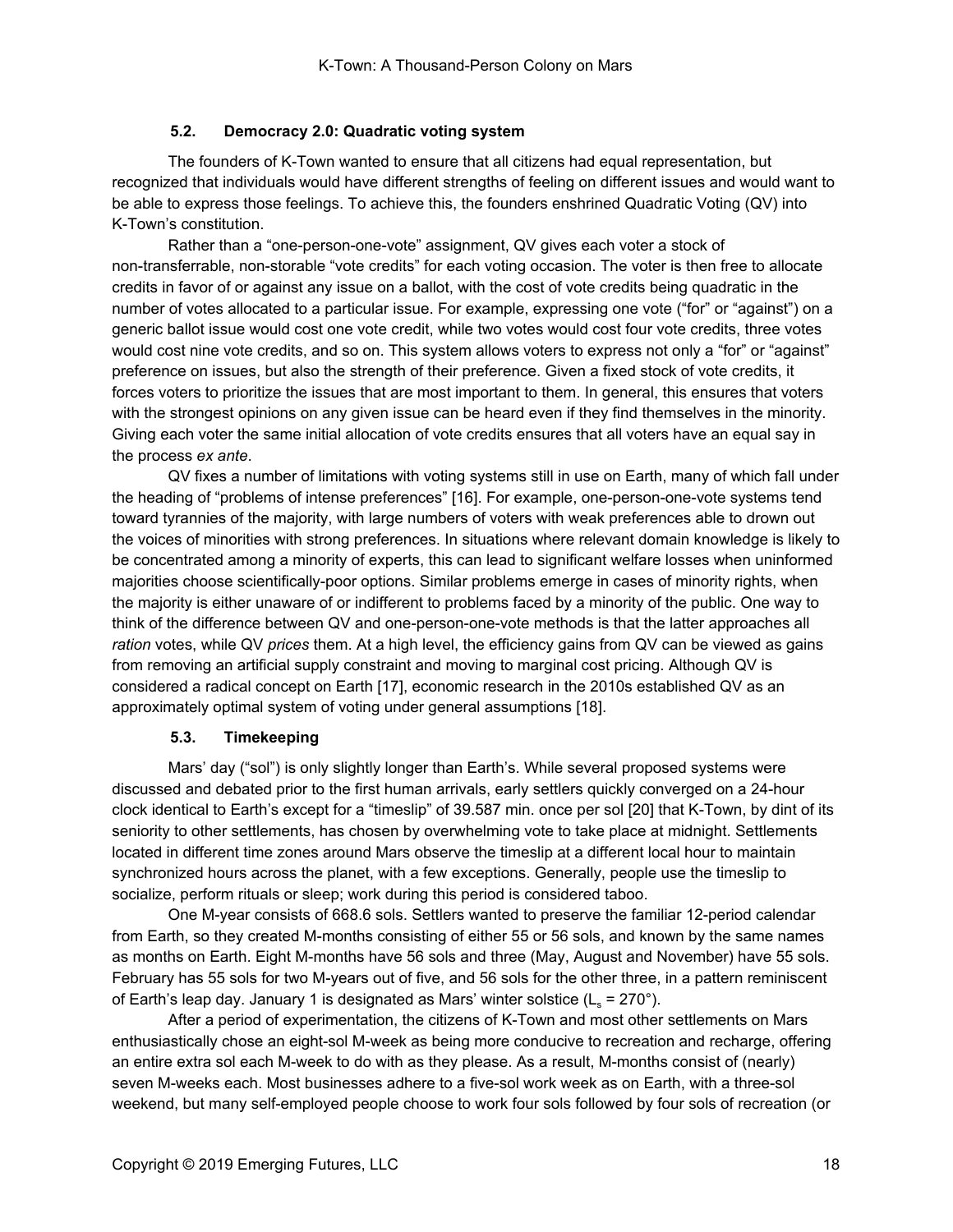work every other sol), claiming it results in better overall productivity. Many dedicate the "extra" sol to community service, and important civic functions such as elections always take place on that day.

### **5.4. Culture**

Being dedicated to building a positive future on Mars, the culture of K-Town is one of intense discussion and debate about the best ways to accomplish things technically, economically and socially. Recognizing the many past and present failings of human society on Earth, K-Town citizens are committed to making things better by trial-and-error, self-criticism, and failing fast. People have learned to critique the method or outcome and not the people, though exceptions still occur. Storytelling in particular is used as a means of developing intuitive models for visualizing the future, and its practice is widespread throughout all aspects of society. Science fiction as well as historic accounts of Earth-bound explorations are routinely drawn upon, and sophisticated mathematical models are frequently used for forecasting.

K-Town is an exciting place to live, and looks forward to growing in size and stature. Join us!

# **6. Acknowledgments**

The authors would like to thank Jason Aspiotis, Andrew Granatstein, George Lordos, Raluca Ostasz, Kai Staats, Brian Unger, Bryan Versteeg and Eric Ward for their contributions to the report.

# **7. References**

- 1. *Wikipedia*, 2018. Arcadia quadrangle. Last edited 13 Nov. [https://en.wikipedia.org/wiki/Arcadia\\_quadrangle.](https://en.wikipedia.org/wiki/Arcadia_quadrangle) Accessed 2 Feb. 2019.
- 2. *Wikipedia*, 2019. Greater Los Angeles. Last edited 19 Jan. [https://en.wikipedia.org/wiki/Greater\\_Los\\_Angeles.](https://en.wikipedia.org/wiki/Greater_Los_Angeles) Accessed 2 Feb. 2019.
- 3. *Wikipedia*, 2019. Arches National Park. Last edited 16 Jan. [https://en.wikipedia.org/wiki/Arches\\_National\\_Park.](https://en.wikipedia.org/wiki/Arches_National_Park) Accessed 2 Feb. 2019.
- 4. *Critical Materials Institute*. 10 Things You Didn't Know About Critical Materials. Ames Laboratory, U.S. Department of Energy. <https://cmi.ameslab.gov/materials/ten-things>. Accessed 2 Feb. 2019.
- 5. Stella, R., 2016. To save Earth, Jeff Bezos wants to move heavy industry to outer space, *Digital Trends*, 1 June. [https://www.digitaltrends.com/cool-tech/jeff-bezos-says-big-industry-factories-should](https://www.digitaltrends.com/cool-tech/jeff-bezos-says-big-industry-factories-should-be-built-in-space/)[be-built-in-space/](https://www.digitaltrends.com/cool-tech/jeff-bezos-says-big-industry-factories-should-be-built-in-space/). Accessed 7 Feb. 2019.
- 6. Parker, J., 2018. Colonization of Lower Gravity Worlds: Concerns and Solutions to Human Gestation and Development, *The Mars Society*, 21st Annual Convention, 23 Nov. <https://www.youtube.com/watch?v=HPck20Jpyio>. Accessed 7 Feb. 2019.
- 7. Davila, A. F., D. Willson, J. D. Coates, C. P. McKay, 2013. Perchlorate on Mars: a chemical hazardand a resource for humans. *International Journal of Astrobiology* 12(4), DOI: 10.1017/S1473550413000189. [https://www.researchgate.net/publication/242525435\\_Perchlorate\\_](https://www.researchgate.net/publication/242525435_Perchlorate_on_Mars_A_chemical_hazard_and_a_resource_for_humans) on Mars A chemical hazard and a resource for humans. Accessed 8 Feb. 2019.
- 8. Versteeg, B., Crater dome cam 2, Space Habs. [http://spacehabs.com/mars-gallery/#gallery-43873/19.](http://spacehabs.com/mars-gallery/#gallery-43873/19) Accessed 9 Feb. 2019.
- 9. Versteeg, B., Mars-farm-cam-22-Aa, Space Habs. [http://spacehabs.com/mars-gallery/#gallery-43873/](http://spacehabs.com/mars-gallery/#gallery-43873/18) [18](http://spacehabs.com/mars-gallery/#gallery-43873/18). Accessed 9 Feb. 2019.
- 10. Kornuta, D., et al., 2018. *Commercial Lunar Propellant Architecture: A Collaborative Study of Lunar Propellant Production*. [https://www.philipmetzger.com/wp-content/uploads/2018/11/Commercial-](https://www.philipmetzger.com/wp-content/uploads/2018/11/Commercial-Lunar-Propellant-Architecture.pdf)[Lunar-Propellant-Architecture.pdf](https://www.philipmetzger.com/wp-content/uploads/2018/11/Commercial-Lunar-Propellant-Architecture.pdf). Accessed 9 Feb. 2019.
- 11. Greenblatt, J. B., 2018. ASTER tool presentation to NASA, Emerging Futures, LLC. <http://www.emerging-futures.com/single-post/2018/10/07/ASTER-tool-presentation-to-NASA>. Accessed 9 Feb. 2019.